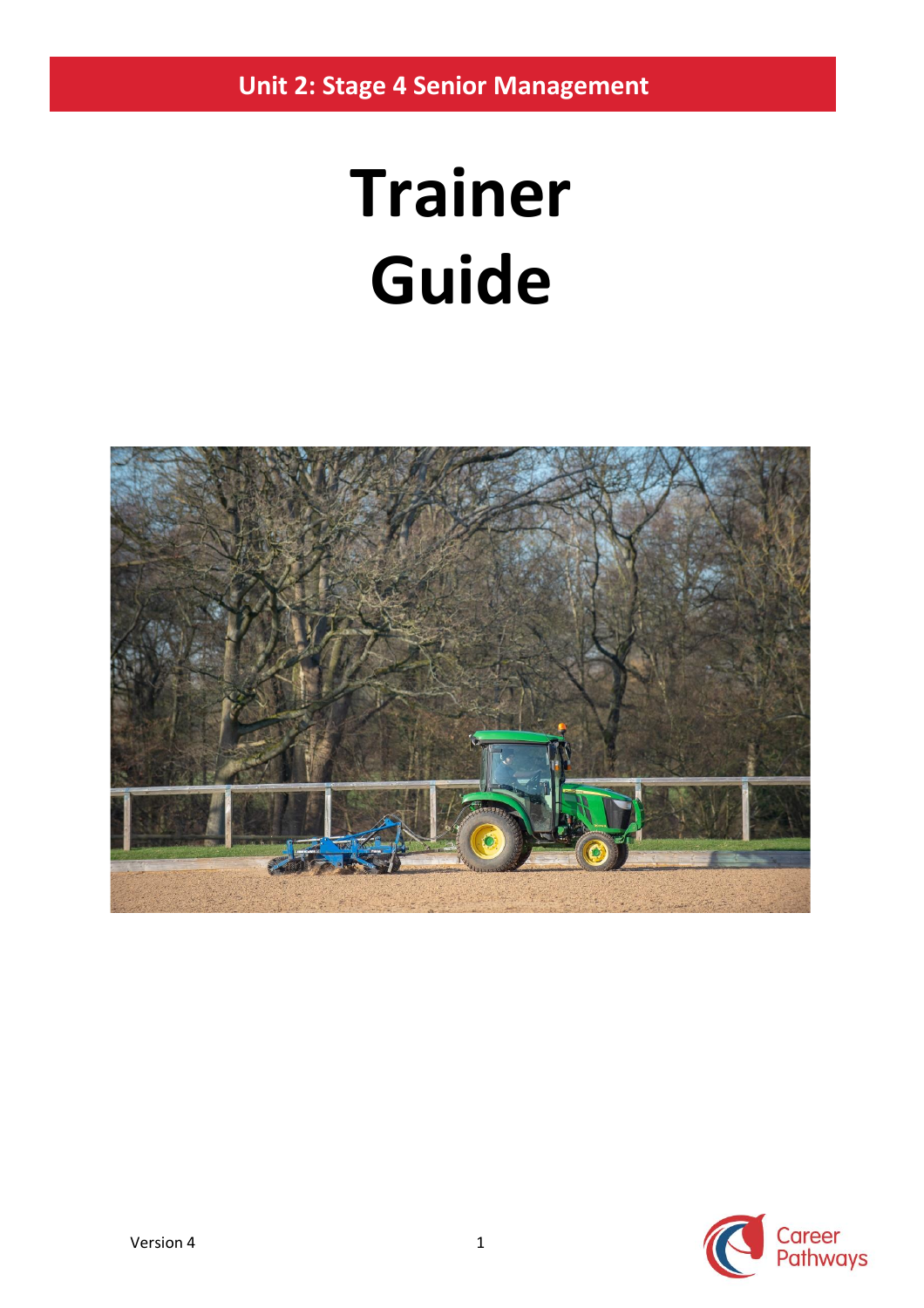#### **INTRODUCTION**

This trainer guide has been designed to support you as you train and support learners and sign-off the skills record for Unit 2: Stage 4 Senior Management.

Your role as a trainer is to ensure learners are competent with all criteria in the syllabus. Your training should cover the complete specification. Learners should also be encouraged to self-study, practice and gain work experience to be able to draw down answers from their own experiences. You also have responsibility to complete the learner's **Ready for Assessment** and **Trainer Endorsement** forms within the learner's skills record. You and the learner should ensure sufficient time to complete these before the learner's assessment. We strongly recommend the learner's skills record is completed before the learner books their assessment. The learner should have their own skills record for you to sign. If you would like a skills record for your own reference, a copy can be downloaded for free from our website [\(https://pathways.bhs.org.uk/resource-hub/skills-record/\)](https://pathways.bhs.org.uk/resource-hub/skills-record/), or you can purchase a hard-copy for £5 by calling the Education Team. We recommend that you keep a record of learners that you have signed off and the applicable date for your own records.

#### **LEARNERS ARE REQUIRED TO TAKE THEIR COMPLETED SKILLS RECORD TO THEIR ASSESSMENT.**

Failure to do so may result with the learner not being able to sit the assessment.

In order to sign-off the skills record at this level, you need to:

- Be an Accredited Professional Coach or Accredited Professional Centre Coach,
- Have achieved the BHS Stable Managers qualification, or Performance Business Management, or Equestrian Tourism Centre Manager
- Have a teaching or coaching qualification, or Ride Leader Level 2,
- Have a thorough knowledge of the revised assessment process (preferably having completed a conference call to confirm standards and procedure).

You will need to be able to:

- Recognise when the learner is working at Stage 4 level
- Have a thorough knowledge of the breadth and depth of the current Stage 4 Senior Management assessment criteria
- Understand the expectations of industry requirements
- Differentiate between skills record sign-off requirements
	- o Ready for assessment the learner is sufficiently of the level to be presented for assessment (these learning outcomes are shaded grey in this guide)
	- $\circ$  Trainer endorsement the criteria is required to be signed off by the trainer prior to the assessment day. On the assessment day the learner will be required to undertake a viva (verbal check of knowledge) with the assessor selecting criteria at random to confirm thorough understanding.
- Understand the differences in the relevant command verbs as part of the assessment criteria.

## **COMPLETING THE SKILLS RECORD**

If you meet the above criteria you can sign off the learner's skills record. With either a **Ready for Assessment** or **Trainer Endorsement**, these can be signed off in stages on a continuous basis. Within the **Trainer Endorsement** forms you will note the 'date achieved' for each learning outcome within

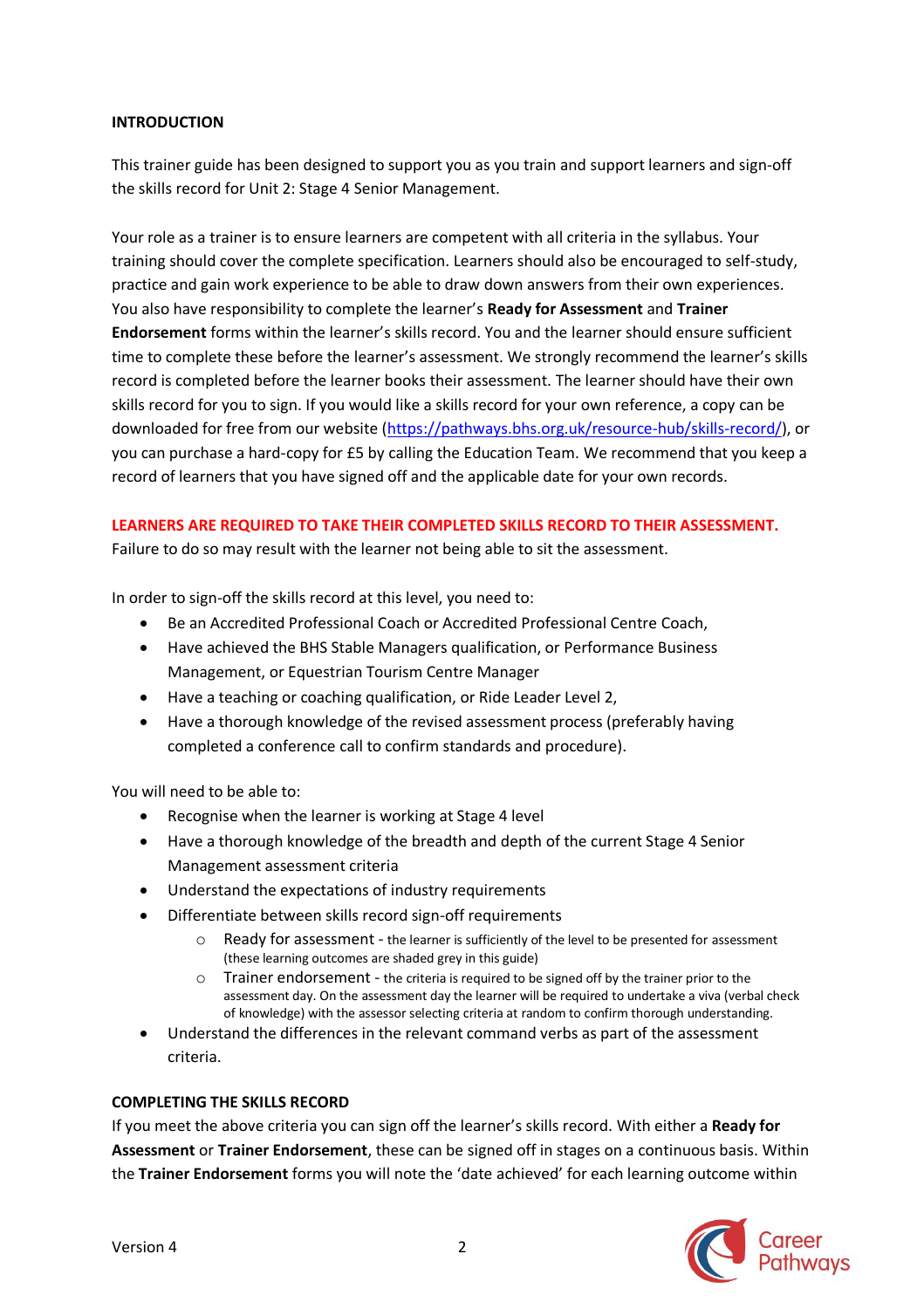the form, and also add any feedback for the learner should you wish.

## **COMMAND VERBS**

Below is a list of the commonly used command verbs used throughout the Stage 4 units, and their meaning.

| <b>Verb</b>        | The learner will be able to:                                                              |
|--------------------|-------------------------------------------------------------------------------------------|
| Analyse            | Break down a complex topic into simpler parts, exploring patterns and explaining          |
|                    | significance. Could be strengths, weaknesses, conclusions and often paired with making    |
|                    | recommendations.                                                                          |
| <b>Assess</b>      | Consider several options or arguments and weigh them up to come to a conclusion about     |
|                    | their effectiveness or validity. Similar to evaluate, though can be without the measure.  |
| Compare            | Identify similarities and differences of the topic.                                       |
| <b>Demonstrate</b> | Carry out particular activity or skill showing awareness and understanding.               |
| <b>Describe</b>    | Paint a picture in words. Give a full description including details of all the relevant   |
|                    | features.                                                                                 |
| Evaluate           | Examine the strengths and weaknesses and judge the merits of particular perspectives to   |
|                    | come to a conclusion about their success/importance/worth. Evaluation is often against    |
|                    | a measure or value.                                                                       |
| <b>Explain</b>     | Give logical reasons to support a view.                                                   |
| <b>Justify</b>     | Give reasons why something is valid. This might reasonably involve discussing and         |
|                    | discounting some views or actions. Each view or option will have positives and negatives, |
|                    | but the positives should outweigh the negatives.                                          |

## **TOTAL QUALIFICATION TIME (TQT)**

The BHS specifies a total number of hours that it is estimated an average learner will take to complete a qualification: this is the Total Qualification Time (TQT). Within TQT, the BHS identifies the number of Guided Learning Hours (GLH) that we estimate a trainer might provide. Guided learning means activities such as lessons, tutorials, online instruction, supervised study and giving feedback on performance. Guided learning includes the time required for learners to complete assessment. In addition to guided learning, other suggested learning will include private study and preparation for assessment such as preparatory reading, revision and independent research. The thoroughness of their training, which should consist of considerable experience backed up by knowledge, is a vital aspect.

BHS Stage 4 qualifications have been designed around the number of hours of guided learning expected for the average learner (eg, at Stage 3 level working towards Stage 4). It is important to note that this is a guide. Each learner you train will have a different level of experience and learn at a different pace and may need more or less of the GLH advised.

GLH and suggested learning hours is indicated for each learning outcome within this guide. The TQT will vary depending on the combination of units required for each of the qualifications available within the Stage 4 career pathways.

## **STAGE 4 QUALIFICATION STRUCTURE**

There are several career pathways to follow within the Stage 4 suite of qualifications.

The qualifications within the suite are:

- Stage 4 Senior Yard Manager
- Stage 4 Senior Yard Manager with Riding
- Stage 4 Senior Eventing Coach
- Stage 4 Senior Dressage Coach

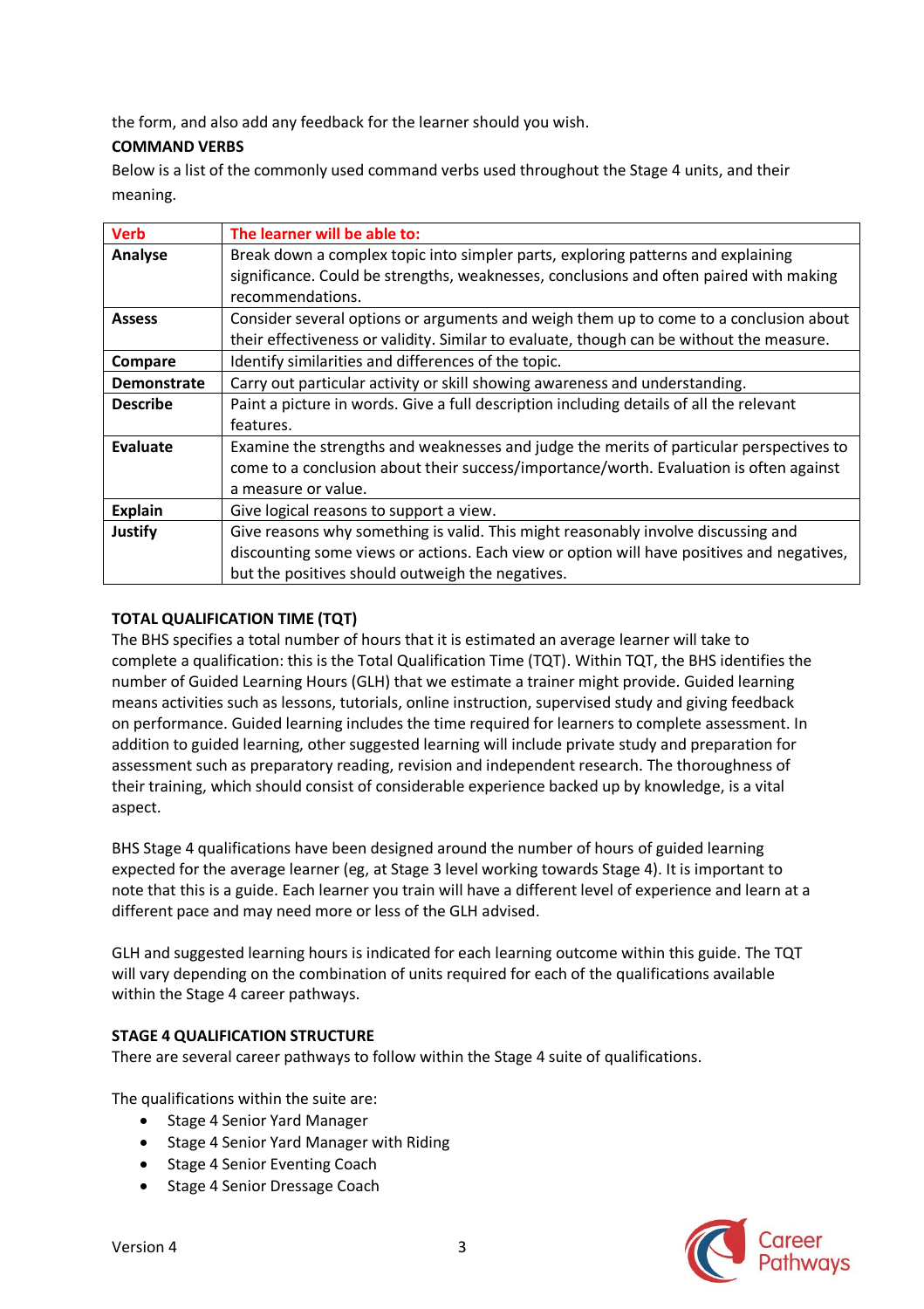## • Stage 4 Senior Show Jumping Coach

Each qualification comprises of a combination of compulsory and optional units. This table shows an overview of the qualifications at Stage 4 and the units required for the achievement of each qualification.

| C - Compulsory units<br><b>O</b> - Optional units               | <b>STAGE 4</b><br><b>SENIOR</b><br><b>YARD</b><br><b>MANAGER</b> | <b>STAGE 4</b><br><b>SENIOR</b><br><b>YARD</b><br><b>MANAGER</b><br><b>WITH</b><br><b>RIDING*</b> | <b>STAGE 4</b><br><b>SENIOR</b><br><b>EVENTING</b><br><b>COACH**</b> | <b>STAGE 4</b><br><b>SENIOR</b><br><b>DRESSAGE</b><br><b>COACH **</b> | <b>STAGE 4</b><br><b>SENIOR</b><br><b>SHOW</b><br><b>JUMPING</b><br><b>COACH**</b> |
|-----------------------------------------------------------------|------------------------------------------------------------------|---------------------------------------------------------------------------------------------------|----------------------------------------------------------------------|-----------------------------------------------------------------------|------------------------------------------------------------------------------------|
| Unit 1. Stage 4 Senior Care                                     | C                                                                | C                                                                                                 | c                                                                    | C                                                                     | C                                                                                  |
| Unit 2. Stage 4 Senior<br>Management                            | C                                                                | C                                                                                                 | c                                                                    | C                                                                     | C                                                                                  |
| Unit 3. Stage 4 Senior Lunge                                    |                                                                  | C                                                                                                 | c                                                                    | C                                                                     | C                                                                                  |
| Unit 4. Stage 4 Senior Ride for<br><b>Training Eventing</b>     |                                                                  | Ο                                                                                                 | Ο                                                                    | Ο                                                                     | Ο                                                                                  |
| Unit 5. Stage 4 Senior Ride for<br><b>Training Dressage</b>     |                                                                  | Ο                                                                                                 | Ο                                                                    | Ο                                                                     |                                                                                    |
| Unit 6. Stage 4 Senior Ride for<br><b>Training Show Jumping</b> |                                                                  | О                                                                                                 | Ο                                                                    |                                                                       | Ο                                                                                  |
| Unit 7. Stage 4 Senior<br><b>Coaching Eventing</b>              |                                                                  |                                                                                                   | C                                                                    |                                                                       |                                                                                    |
| Unit 8. Stage 4 Senior<br><b>Coaching Dressage</b>              |                                                                  |                                                                                                   |                                                                      | C                                                                     |                                                                                    |
| Unit 9. Stage 4 Senior<br><b>Coaching Show Jumping</b>          |                                                                  |                                                                                                   |                                                                      |                                                                       | c                                                                                  |

\* Achievement of the Stage 4 Senior Yard Manager with Riding requires completion of the three compulsory units and one optional unit.

\*\* Achievement of Stage 4 Senior Coach qualifications require completion of the four compulsory units and one optional unit

#### **GENERAL GUIDANCE**

The information, guidance and example answers given in the text below relate to UK law, legislation and best practice. If the learner is sitting the assessment in countries outside of the UK, they should be able to fulfill the assessment criteria in relation to that country's laws and legislation.

#### **CASE STUDY INFORMATION**

At the Stage 4 Senior Management assessment, learners will be asked questions in relation to a case study to fulfil the assessment criteria for:

- Learning Outcome 6 Understand financial requirements for an equestrian business
- Learning Outcome 8 Understand different marketing opportunities.

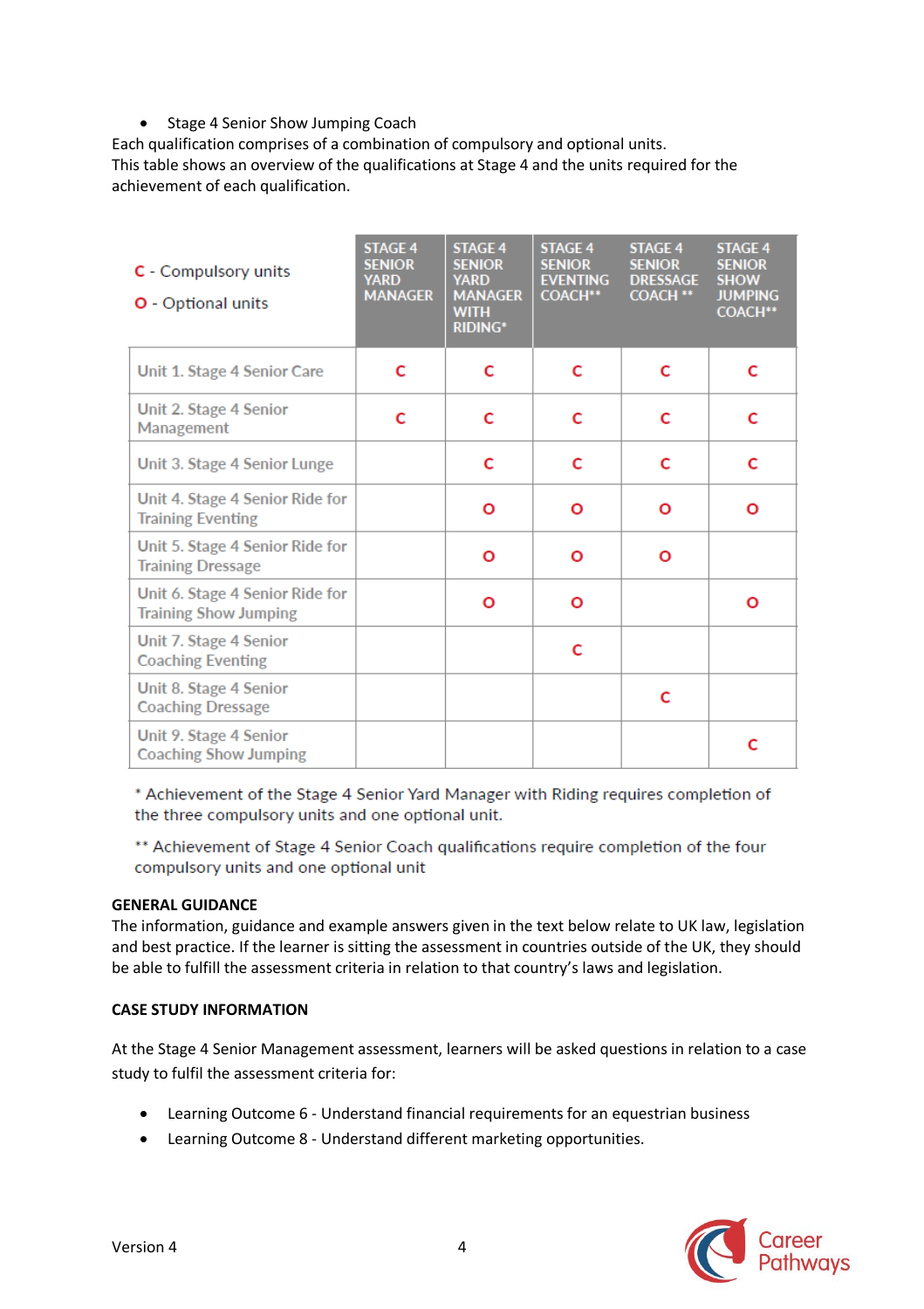The case study will be given to the learner on the assessment day. An example of the type of case study that will be provided is given below. **Please note** this is an example and this case study will not be used on the assessment day.

#### Moorland Riding Centre

Moorland Riding Centre is trekking centre based next to a National Park. The majority of its business is seasonal. The centre provides hacking and trekking including longer day rides. Business is busiest from March to October. All treks and hacks are charged at the same hourly rate and prices have not been reviewed for some time. The centre currently does not provide any lessons although one of the permanent staff members holds a coaching qualification.

The centre has a website and advertises online with its main focus on attracting business over the summer. The centre would like to expand their business to offer lessons and hacks for local clients and have been approached by a local school to provide lessons offered as part of an afterschool activity scheme. The business is situated next to a property that has a number of holiday cottages. They have been approached by the owners of the neighbouring property who wish to form a partnership in order to provide riding holidays.

The business has two full time staff members and takes on a further two full time staff members and two part time staff members from March to October.

Learners will be given an additional case study and asked questions to fulfil:

• Learning Outcome 10 – Understand how to manage grassland.

An example of the type of case study that will be provided is given below. **Please note** this is an example and this case study will not be used on the assessment day.

#### New livery yard

You have purchased a property with land, you intend to set up a livery business. You have 10 acres, some of the land has previously been grazed by sheep. It is now December, you would like to start to advertise for livery clients and have livery services available by March.

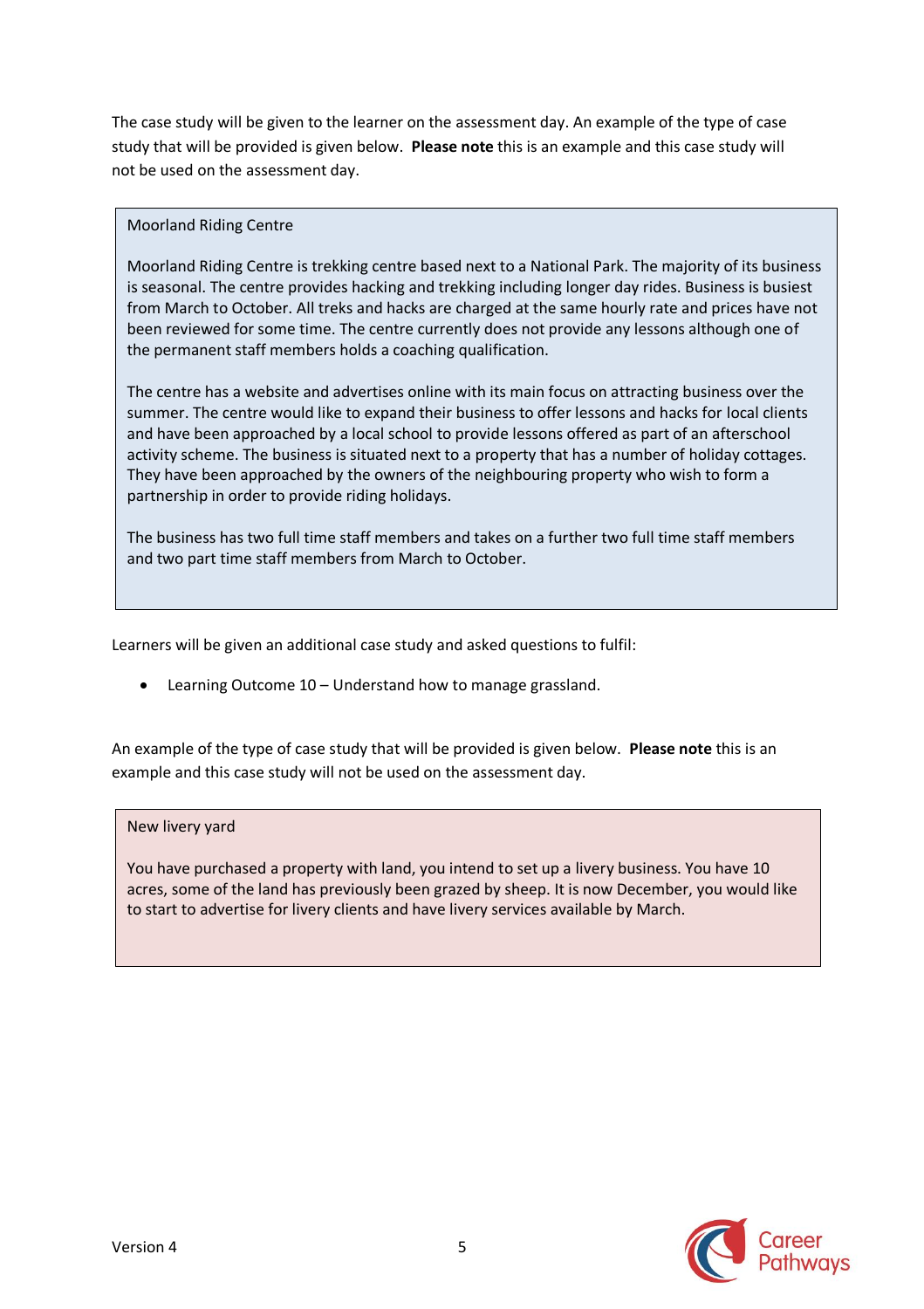## **LO 1. Understand the importance of customer care**

(Trainer Endorsement) **GLH 4; Self-guided study 2**

- *This learning outcome is assessed by the trainer. The learner's skills record should be signed off when the trainer is confident that the learner has met the demand of all the assessment criteria*
- *Ensure the 'Trainer Endorsement' form in the learner's skills record is completed before the assessment day; this records that an assessment with the trainer has taken place*
- *The learner will be assessed in detail on one or more assessment criteria through a 'viva' process with the assessor on the day to clarify competence.*

| Assessment<br>criteria                                                         | Guidance on level and depth of subject content                                                                                                                                                                                                                                                                                                                                                                                                                                                                                                                                                                                                                                                                                                                                                                                                                                                                                                                                                                                                                                                                                                                                                                                                                                                                                                                                                                                                                                                               |
|--------------------------------------------------------------------------------|--------------------------------------------------------------------------------------------------------------------------------------------------------------------------------------------------------------------------------------------------------------------------------------------------------------------------------------------------------------------------------------------------------------------------------------------------------------------------------------------------------------------------------------------------------------------------------------------------------------------------------------------------------------------------------------------------------------------------------------------------------------------------------------------------------------------------------------------------------------------------------------------------------------------------------------------------------------------------------------------------------------------------------------------------------------------------------------------------------------------------------------------------------------------------------------------------------------------------------------------------------------------------------------------------------------------------------------------------------------------------------------------------------------------------------------------------------------------------------------------------------------|
| 1.1 Compare<br>different<br>booking<br>methods for<br>equestrian<br>businesses | The learner should be able to compare different types of booking methods and<br>consider how they will work successfully in different environments. Training/practise<br>should include the learner taking and processing bookings wherever possible.<br>Booking methods:<br>Computer systems<br>Paper based                                                                                                                                                                                                                                                                                                                                                                                                                                                                                                                                                                                                                                                                                                                                                                                                                                                                                                                                                                                                                                                                                                                                                                                                 |
|                                                                                | <b>Example depth and level of knowledge</b><br>Most centres find that telephone bookings are the preferred method of arranging<br>lessons. Some encourage email requests followed by confirmation from the centre.<br>Some centres share a 'grading' system on their website that helps potential clients to<br>self-assess their level and ability prior to their first lesson, and most yards will insist on<br>an assessment lesson in the first instance (advised by most insurance underwriters for<br>riding school public liability).<br>Most centres will require at least 24 hours' notice for cancellations or will impose a<br>cancellation fee that varies from 50% to the full amount of the cost of the lesson.<br>It is often possible to make block bookings at a reduced rate, although these may<br>carry different cancellation rules.<br>Riders will normally be allocated with an appropriate horse, although at many yards<br>clients may request a particular horse in advance.<br>Larger centres may have an online booking form for lessons, although this is quite<br>difficult to manage as there needs to be a facility to be inbuilt to the booking form to<br>prevent too many people of a similar height and weight booking onto the same<br>lesson, or overbooking the horses and facilities.<br>Rider record forms should be completed and kept updated, as these may need to be<br>used in the event of defending a centre against a spurious claim for negligence/injury. |
| 1.2 Justify the<br>allocation of<br>resources in a<br>range of                 | The learner needs to justify the allocation of resources at certain times/seasons and<br>to give reasons for the points they make. Resources and situations should include:<br>Riding lessons horse to client, work loads<br>Arenas - peak times and consider alternative uses for off peak (dog training/<br>$\bullet$                                                                                                                                                                                                                                                                                                                                                                                                                                                                                                                                                                                                                                                                                                                                                                                                                                                                                                                                                                                                                                                                                                                                                                                      |
| situations                                                                     | car boot sales etc)<br>Staff workloads - especially late nights or weekend working on fair rotas<br>$\bullet$<br>Allocation of horses/coaches<br>Balancing liveries use and riding school clients<br>$\bullet$                                                                                                                                                                                                                                                                                                                                                                                                                                                                                                                                                                                                                                                                                                                                                                                                                                                                                                                                                                                                                                                                                                                                                                                                                                                                                               |

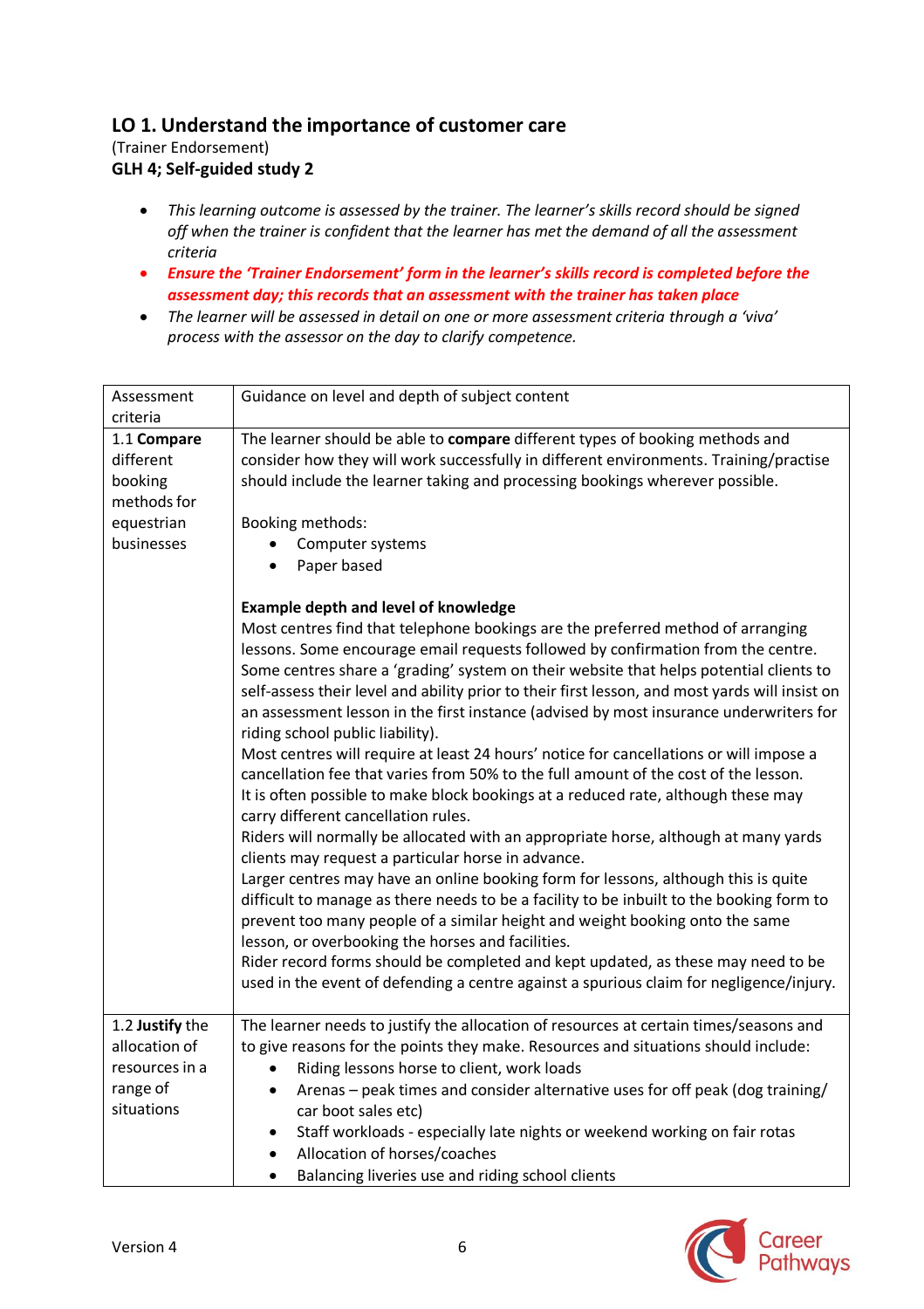|               | <b>Example depth and level of knowledge</b>                                                                                                                                                                                                                                                                                                                                                                                                     |
|---------------|-------------------------------------------------------------------------------------------------------------------------------------------------------------------------------------------------------------------------------------------------------------------------------------------------------------------------------------------------------------------------------------------------------------------------------------------------|
|               | Riding lessons horse to client                                                                                                                                                                                                                                                                                                                                                                                                                  |
|               | Rider height and weight will be an integral factor to consider when allocating horses<br>to riders. The policy of the BHS regarding rider weight:                                                                                                                                                                                                                                                                                               |
|               | No horse should be asked to carry more weight than it is comfortably able. Failure to<br>adhere to this is a breach of welfare and may cause long term physiological damage to                                                                                                                                                                                                                                                                  |
|               | the animal.                                                                                                                                                                                                                                                                                                                                                                                                                                     |
|               | Most centres will have a suitable horse for almost everyone that is within a healthy<br>weight range for their height. However the particular horse must be chosen carefully<br>to reflect the rider's ability and riders must accept that there are some horses that are<br>not sufficiently robust to carry them safely. It is important to remember the horse<br>wears tack when ridden so this additional weight also has to be considered. |
|               | Whilst considering how much weight a horse can carry, the ideal bodyweight of the<br>horse needs to be considered in conjunction with the actual bodyweight of the horse.<br>A horse that is significantly overweight will not be sufficiently fit to carry additional<br>weight. A horse that is significantly underweight should not be ridden.                                                                                               |
|               | Young horses are slower to develop sufficient balance and musculature and cold-<br>blooded breeds (such as the Irish Draught) will tend to mature more slowly than<br>warm and hot-blooded breeds such as the Thoroughbred. Elderly horses may also                                                                                                                                                                                             |
|               | struggle to carry as much weight as younger horses of a similar size due to the effects<br>of age and wear and tear on the body. The age at which a horse should be considered<br>as elderly will vary with the fitness of the horse in question.                                                                                                                                                                                               |
|               | Certain breeds of horse have been bred specifically to carry weight. The Highland<br>Pony, as an example, was in part developed in order to transport heavy deer<br>carcasses at a slow and steady pace. It would be therefore realistic to expect horses of<br>this type to carry a bit more weight assuming that there are no confounding factors<br>and the horse is working at a slow pace.                                                 |
|               | The conformation of a horse's back is particularly important in determining the<br>maximum weight it can carry. Irregularities in the shape of the spine such as sway<br>backs and pronounced withers (particularly common in older horses) mechanically<br>weaken the spine and limit weight carrying capacity.                                                                                                                                |
|               | A beginner or novice rider is unlikely to have developed sufficient balance and skill to<br>prevent them from moving around in the saddle. This will have a negative impact on<br>the horse's spine.                                                                                                                                                                                                                                            |
| 1.3 Explain   | The learner should be able to explain the following factors that contribute to                                                                                                                                                                                                                                                                                                                                                                  |
| factors that  | successful customer care:                                                                                                                                                                                                                                                                                                                                                                                                                       |
| contribute to | 'Shop front' process - outward facing customer care                                                                                                                                                                                                                                                                                                                                                                                             |
| successful    | Helpful language                                                                                                                                                                                                                                                                                                                                                                                                                                |
| customer care | Time to help<br>٠                                                                                                                                                                                                                                                                                                                                                                                                                               |
|               | Making the client feel important<br>٠                                                                                                                                                                                                                                                                                                                                                                                                           |
|               | How to handle challenging and emergency situations<br>$\bullet$                                                                                                                                                                                                                                                                                                                                                                                 |
|               | Maintaining the need for confidentiality and client contact<br>$\bullet$                                                                                                                                                                                                                                                                                                                                                                        |
|               |                                                                                                                                                                                                                                                                                                                                                                                                                                                 |
|               | <b>Example depth and level of knowledge</b>                                                                                                                                                                                                                                                                                                                                                                                                     |
|               | <b>Outward facing customer care:</b>                                                                                                                                                                                                                                                                                                                                                                                                            |

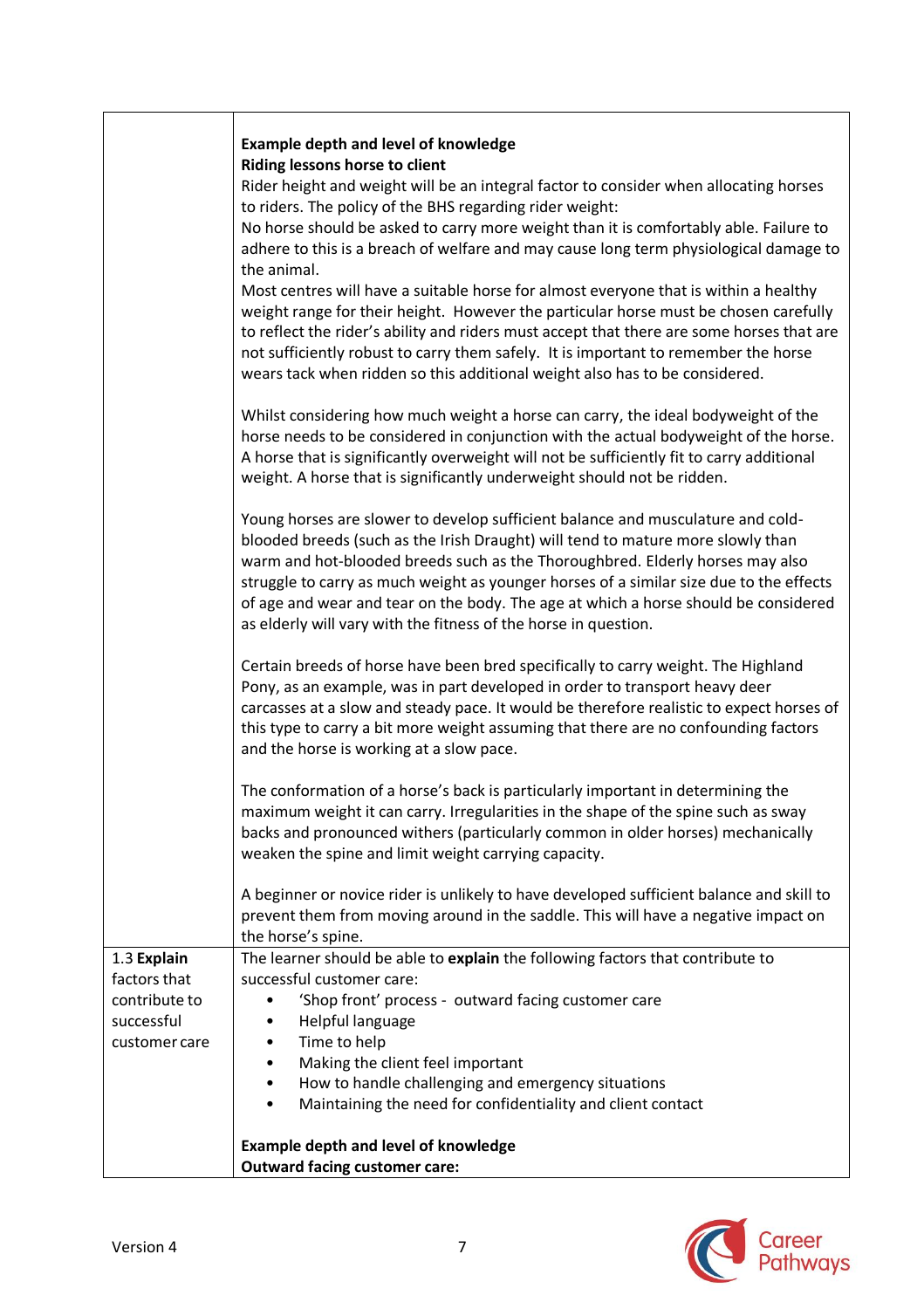|                                                                          | Successful customer care will ultimately result in; acquiring new clients, providing<br>satisfaction, and building loyalty.<br>Priorities are:<br>1. The overall quality of the goods/service<br>2. The friendliness of the staff dealing with them<br>3. The efficiency with which problems/issues are dealt with<br>4. The speed of service/delivery of the goods/service in comparison to competitors<br>5. The helpfulness of staff in general<br>6. The effectiveness with which enquiries were handled, in particular the initial<br>contact<br>7. The extent to which the customer felt they were valued<br>8. The competence of staff in completing their tasks<br>9. The ease with which the transaction was conducted                                                                                                                                                                                                                                                                                                                                                                                                                                                                                                                                                                                                                                              |
|--------------------------------------------------------------------------|------------------------------------------------------------------------------------------------------------------------------------------------------------------------------------------------------------------------------------------------------------------------------------------------------------------------------------------------------------------------------------------------------------------------------------------------------------------------------------------------------------------------------------------------------------------------------------------------------------------------------------------------------------------------------------------------------------------------------------------------------------------------------------------------------------------------------------------------------------------------------------------------------------------------------------------------------------------------------------------------------------------------------------------------------------------------------------------------------------------------------------------------------------------------------------------------------------------------------------------------------------------------------------------------------------------------------------------------------------------------------|
|                                                                          | 10. The extent to which the customer was kept informed of developments                                                                                                                                                                                                                                                                                                                                                                                                                                                                                                                                                                                                                                                                                                                                                                                                                                                                                                                                                                                                                                                                                                                                                                                                                                                                                                       |
| 1.4 Compare<br>membership<br>schemes and<br>opportunities<br>for clients | The learner should be able to compare the different schemes available to both clients<br>and be able to offer reasons as to why each one may suit different individuals.<br>Membership schemes may include:<br><b>BHS</b> membership options<br>$\bullet$<br>Discipline - Member Bodies<br>Pony Club<br>Other                                                                                                                                                                                                                                                                                                                                                                                                                                                                                                                                                                                                                                                                                                                                                                                                                                                                                                                                                                                                                                                                |
|                                                                          | <b>Example depth and level of knowledge</b><br><b>BHS membership</b><br>BHS membership has two main strands; Gold and Silver. Gold membership is suited to<br>those that own/loan or ride horses (ride horses other than those at a riding school), as<br>it provides the member with Public Liability and Personal Accident insurance. If the<br>client does not own or loan their own horse, or ride other people's horses', then BHS<br>Silver membership would be of benefit to them. Both memberships will support the<br>charity and help the Society achieve its charitable aims across safety, access, welfare<br>and education. Anyone that cares about horses will have an interest in the work the<br>BHS does. Both membership options will also give the member the British Horse<br>magazine, and will give them access to the Challenge Awards; a series of awards<br>suited to recreational riders and owners that cover horse care, welfare, stable<br>management and riding topics. It would be of benefit to the riding centre or coach to<br>be able to offer the Challenge Awards as another income stream for the coach and to<br>help motivate and retain clients. If the client wants to work in the equine industry<br>then Gold membership should be recommended as this gives the member access to<br>sit the BHS career pathways qualifications. |

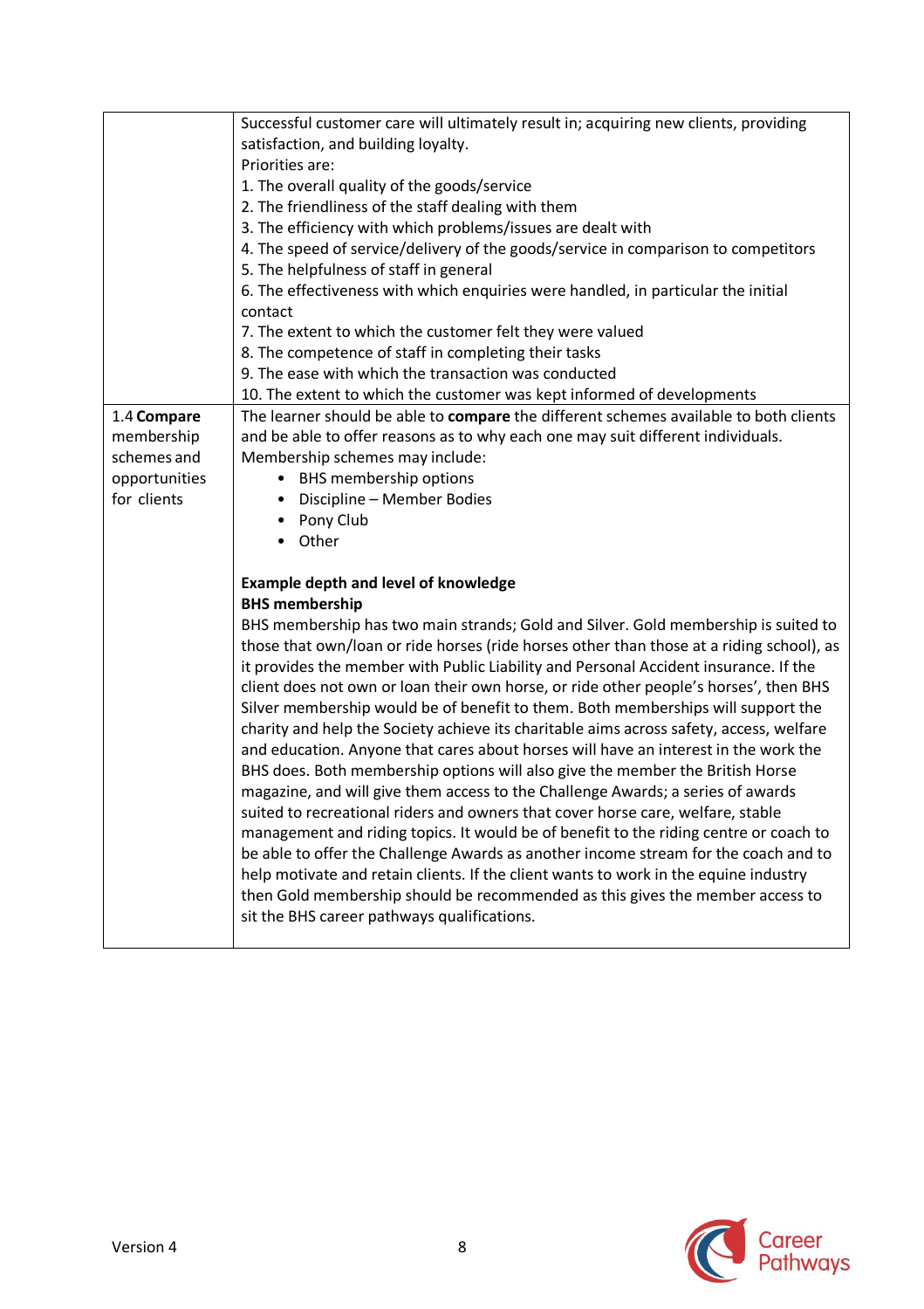## **LO2. Be able to use interpersonal skills**

(Ready for Assessment) **GLH 4; Self-guided study 6**

- *This learning outcome is assessed on the assessment day*
- *The learner will be ready to take the assessment when they can demonstrate to the trainer all the skills and knowledge as outlined in the assessment criteria listed below*
- *Ensure the 'Ready for Assessment' form in the learner's skills record is completed before the assessment day; this records the learner is of sufficient level to sit the assessment. This does not mean they will necessarily be successful in passing the assessment on the day.*

This learning outcome will be assessed via an informal debate/discussion within a small group. The assessor will introduce a topic for the group to discuss. The learner will have an opportunity to give an overview of their points (this could be for or against the topic or idea given) and listen to other ideas presented within the group. The aim of the debate/discussion is not to assess the learner's ideas or arguments (there will not be a right or wrong answer), but the assessors will be looking for considerate and respectful communication and listening skills as per the assessment criteria below. The topics for discussion will be listed on th[e website.](https://pathways.bhs.org.uk/career-pathways/coaching-pathway/senior-eventing-coach/unit-2-stage-4-senior-management/)

| Assessment<br>criteria                                                                        | Guidance on level and depth of subject content                                                                                                                                                                                                                                                                                                                                                                                                                                                                                                                                                                                                                                                                                                                                                                                                                                                                                                                                                                                                                              |
|-----------------------------------------------------------------------------------------------|-----------------------------------------------------------------------------------------------------------------------------------------------------------------------------------------------------------------------------------------------------------------------------------------------------------------------------------------------------------------------------------------------------------------------------------------------------------------------------------------------------------------------------------------------------------------------------------------------------------------------------------------------------------------------------------------------------------------------------------------------------------------------------------------------------------------------------------------------------------------------------------------------------------------------------------------------------------------------------------------------------------------------------------------------------------------------------|
| 2.1 Evaluate<br>own<br>interpersonal<br>skills                                                | Learner should be able to evaluate their interpersonal skills, to include:<br>Setting realistic objectives, priorities and standards<br>Reflect on own learning and progress<br>Use of both verbal and non-verbal forms of communication<br>Listening as an aid to meaningful communication, a two-way process<br>Method of assessment: Discussion.                                                                                                                                                                                                                                                                                                                                                                                                                                                                                                                                                                                                                                                                                                                         |
| 2.2<br><b>Demonstrate</b><br>effective verbal<br>communication<br>in a range of<br>situations | Verbal communication to include tone and volume of voice.<br>Situations may include:<br>Communication between different individuals and groups e.g. co-workers,<br>$\bullet$<br>managers, junior staff, employees, customers, clients, visiting<br>coaches/trainers, speakers<br>Different contexts including training sessions, presentations, group meetings,<br>$\bullet$<br>performance appraisals, one-on-one discussions, interviews, disciplinary<br>sessions<br>During discussions on the assessment day, the learner should demonstrate effective<br>communication skills to assessors and fellow candidates during group discussions.<br>Method of assessment: Observation and Trainer/Employer Endorsement.<br>For assessment criteria 2.2 and 2.3, the trainer or employer can sign off the Trainer<br>Endorsement within the Skills Record. The range of contexts cannot be assessed<br>during the assessment day, so the trainer or employer must observe the learner in a<br>range of these situations and sign off the skills record to confirm competency. |
| 2.3<br><b>Demonstrate</b><br>effective non-<br>verbal<br>communication                        | Non-verbal communication to include:<br>Gestures displayed through body language and physical distance between the<br>$\bullet$<br>communicators<br>Body Movements - e.g. hand gestures, nodding or shaking the head<br>$\bullet$<br>Posture - how you stand or sit, whether your arms are crossed<br>Eye contact<br>Closeness or personal space<br>Facial expressions (smiling, frowning, blinking)<br>$\bullet$                                                                                                                                                                                                                                                                                                                                                                                                                                                                                                                                                                                                                                                           |

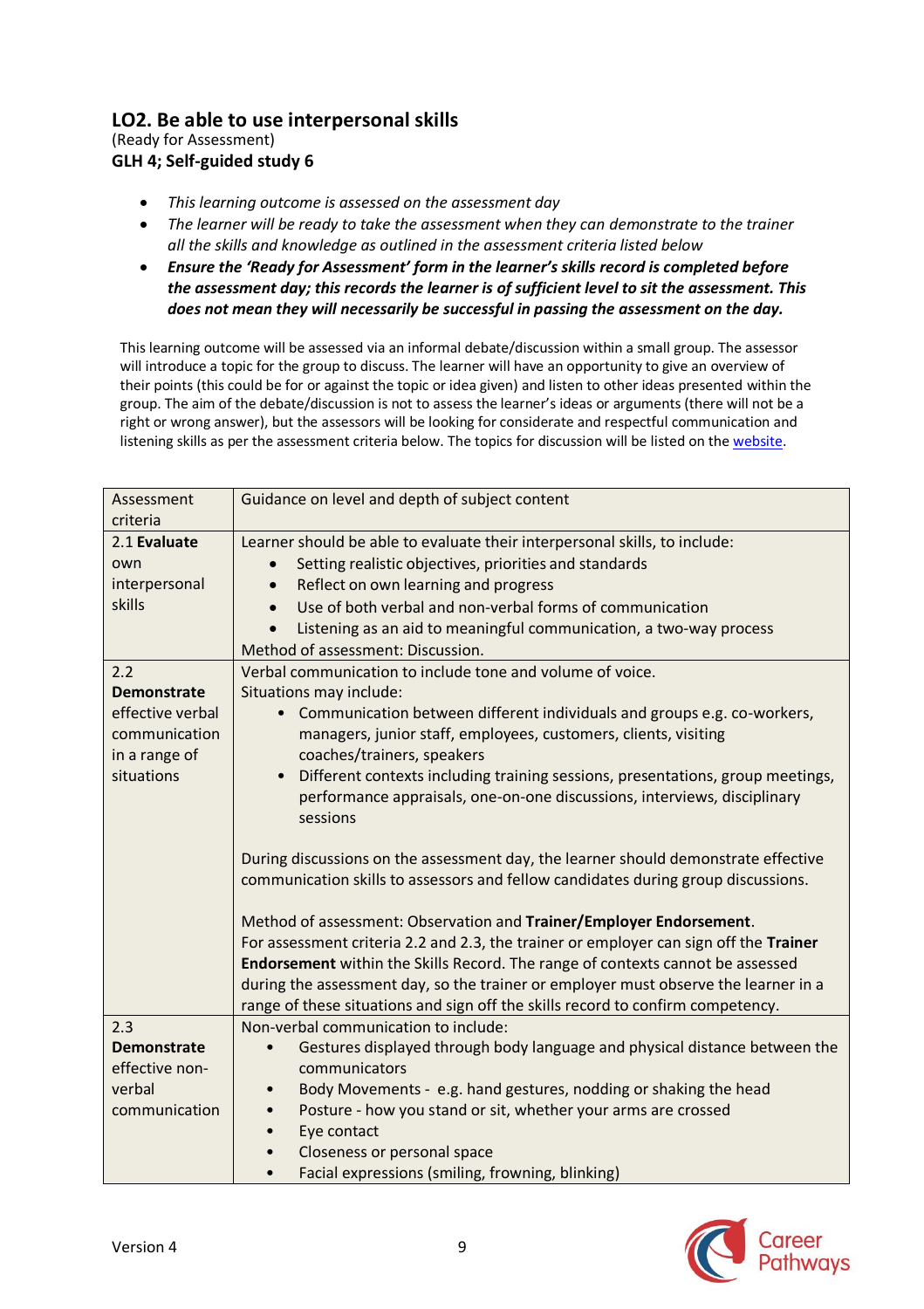|                    | Situations may include:                                                                                                                                                                                                                                                                                                                                                                                                  |
|--------------------|--------------------------------------------------------------------------------------------------------------------------------------------------------------------------------------------------------------------------------------------------------------------------------------------------------------------------------------------------------------------------------------------------------------------------|
|                    | Communication between different individuals and groups e.g. co-workers,<br>managers, junior staff, employees, customers, clients, visiting                                                                                                                                                                                                                                                                               |
|                    | coaches/trainers, speakers.<br>Different contexts including training sessions, presentations, group meetings,<br>$\bullet$<br>performance appraisals, one-on-one discussions, interviews, disciplinary<br>sessions                                                                                                                                                                                                       |
|                    | Method of assessment: Observation and Trainer/Employer Endorsement.<br>For assessment criteria 2.2 and 2.3, the trainer or employer can sign off the Trainer<br>Endorsement within the Skills Record. The range of contexts cannot be assessed<br>during the assessment day, so the trainer or employer must observe the learner in a<br>range of these situations and sign off the skills record to confirm competency. |
| 2.4                | Learner should be able to demonstrate effective listening skills when communicating                                                                                                                                                                                                                                                                                                                                      |
| <b>Demonstrate</b> | with assessors and candidates.                                                                                                                                                                                                                                                                                                                                                                                           |
| effective          | Listening skills may include:                                                                                                                                                                                                                                                                                                                                                                                            |
| listening skills   | Informational Listening (listening to learn)                                                                                                                                                                                                                                                                                                                                                                             |
|                    | Critical Listening (listening to evaluate and analyse)                                                                                                                                                                                                                                                                                                                                                                   |
|                    | Empathetic Listening (Listening to understand feeling and emotion), with                                                                                                                                                                                                                                                                                                                                                 |
|                    | consideration and awareness of mental health Informational Listening                                                                                                                                                                                                                                                                                                                                                     |
|                    | (listening to learn)                                                                                                                                                                                                                                                                                                                                                                                                     |
|                    | Method of assessment: Observation.                                                                                                                                                                                                                                                                                                                                                                                       |
| 2.5                | Learner should be able to demonstrate effective negotiation skills when                                                                                                                                                                                                                                                                                                                                                  |
| <b>Demonstrate</b> | communicating with candidates during group discussions.                                                                                                                                                                                                                                                                                                                                                                  |
| effective          | <b>Negotiation skills</b>                                                                                                                                                                                                                                                                                                                                                                                                |
| negotiation        | Listening actively to the other party - involving the ability to read body                                                                                                                                                                                                                                                                                                                                               |
| skills.            | language as well as verbal communication.                                                                                                                                                                                                                                                                                                                                                                                |
|                    | Respond appropriately<br>$\bullet$                                                                                                                                                                                                                                                                                                                                                                                       |
|                    | Ability to influence others                                                                                                                                                                                                                                                                                                                                                                                              |
|                    | Ability to compromise                                                                                                                                                                                                                                                                                                                                                                                                    |
|                    |                                                                                                                                                                                                                                                                                                                                                                                                                          |
|                    | Some of the key skills for successful negotiation are:                                                                                                                                                                                                                                                                                                                                                                   |
|                    | Preparation: It is important to ensure that you have all the information that you can<br>before you start and to be fully prepared for any eventuality.                                                                                                                                                                                                                                                                  |
|                    | Patience: It is useful to try to focus on the positive points of view before you go on to                                                                                                                                                                                                                                                                                                                                |
|                    | settle any other issues.                                                                                                                                                                                                                                                                                                                                                                                                 |
|                    | Active listening: It is essential to listen to the other party to find areas for compromise<br>during the meeting.                                                                                                                                                                                                                                                                                                       |
|                    | Emotional control: Sometimes sensitive issues can be frustrating, and allowing                                                                                                                                                                                                                                                                                                                                           |
|                    | emotions to take control can often lead to negative results.                                                                                                                                                                                                                                                                                                                                                             |
|                    | Verbal communication: Skilled negotiators must be able to communicate clearly and                                                                                                                                                                                                                                                                                                                                        |
|                    | efficiently to the other party during the negotiation. If you do not state your case                                                                                                                                                                                                                                                                                                                                     |
|                    | clearly, it can lead to misunderstanding and the possibility of an unfavourable result.                                                                                                                                                                                                                                                                                                                                  |
|                    | Problem-solving: Instead of concentrating on the end goal for the negotiation, it may                                                                                                                                                                                                                                                                                                                                    |
|                    | be better to focus on problem-solving so you don't have a breakdown in                                                                                                                                                                                                                                                                                                                                                   |
|                    | communication.                                                                                                                                                                                                                                                                                                                                                                                                           |
|                    | Ethics and reliability: Both parties must trust that the other side will follow through                                                                                                                                                                                                                                                                                                                                  |
|                    | with any promises and agreements.                                                                                                                                                                                                                                                                                                                                                                                        |
|                    | Method of assessment: Observation.                                                                                                                                                                                                                                                                                                                                                                                       |
| 2.6                | Learner should be able to demonstrate effective decision making skills when                                                                                                                                                                                                                                                                                                                                              |

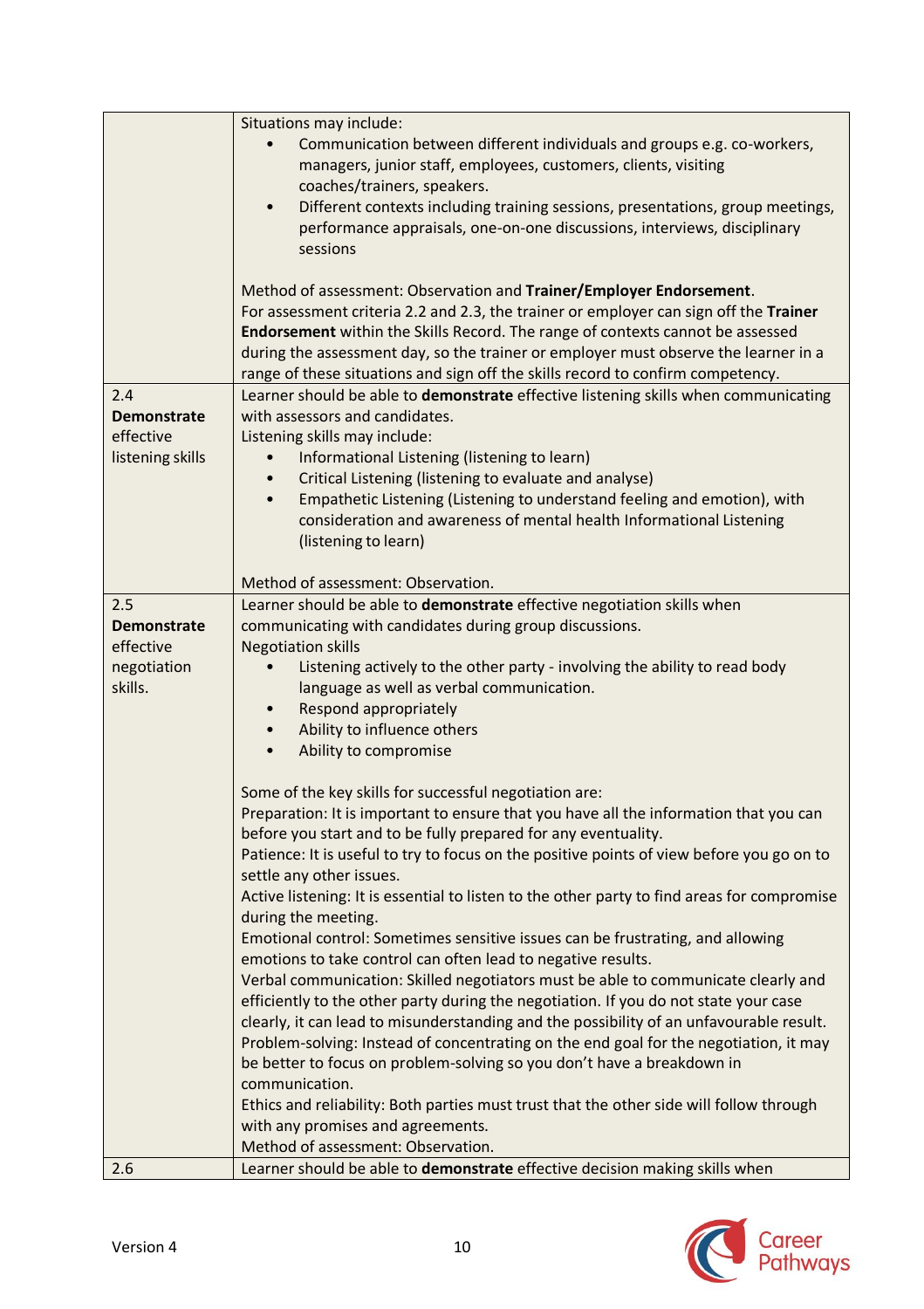| Demonstrate                  | communicating with candidates during group discussions.             |
|------------------------------|---------------------------------------------------------------------|
| effective<br>decision making | May include:<br>• Goals - working to achieve set objectives         |
| skills                       | • Problem solving                                                   |
|                              | • Learning to make correct choices from seeing, listening and doing |
|                              | Method of assessment: Observation.                                  |

*The following matrix is a guide as to how the discussion will be assessed.*

| <b>Skills</b>   | <b>Proficient</b>                    | <b>Unsatisfactory</b>                        |
|-----------------|--------------------------------------|----------------------------------------------|
| 2.2 Verbal      | Communicated clearly; good voice     | Failed to communicate clearly; no eye        |
| communication   | and delivery rate.                   | contact; monotone delivery.                  |
| skills          |                                      |                                              |
| 2.3 Non-verbal  | Positive eye contact and good        | Poor eye contact. Body language              |
| communication   | demeanour shown i.e. good            | inappropriate, including bad posture,        |
| skills          | posture, proper gestures and warm    | inappropriate gestures and expressions.      |
|                 | expressions.                         |                                              |
| 2.4 Listening   | Remained focused on person           | Easily distracted, lacked focus.             |
| skills          | speaking. Allowed others to          | Showed little awareness of others.           |
|                 | complete what they were saying       | Little or no response to others, with little |
|                 | without interruption unless where    | comprehension of others'                     |
|                 | justified.                           | arguments/points.                            |
|                 | Responses were appropriate and       | Interrupted others                           |
|                 | showed comprehension of others'      | unnecessarily/inappropriately.               |
|                 | arguments/points.                    |                                              |
| 2.5 Negotiation | Arguments were logical and           | Few arguments were logical and               |
|                 | convincing.                          | convincing.                                  |
|                 |                                      |                                              |
|                 | Addressed most of opponent's         | Did not address opponent's arguments.        |
|                 | arguments with counter evidence.     |                                              |
|                 |                                      |                                              |
|                 | Showed some influence over others    | Did not influence others and showed little   |
|                 | and ability to compromise            | evidence of compromise                       |
| 2.6 Decision    | Developed conclusion based on        | No viable conclusion made.                   |
| making          | points made throughout discussion.   |                                              |
|                 | Showed some adjustment of view       |                                              |
|                 | based on input from others           |                                              |
| General         | Proactive throughout, showing        | Lacked participation, resulting in little    |
| overview        | good balance between listening and   | evidence with which to assess skills.        |
|                 | initiating. Used a range of          | Limited discussion skills, contributions did |
|                 | discussion skills to keep discussion | not focus on the topic and tended to         |
|                 | going. Tried to involve everyone in  | support other views without adding           |
|                 | the group.                           | further to points made.                      |
|                 | Understood the purpose of            |                                              |
|                 | discussion and kept the discussion   |                                              |
|                 | focused and on topic.                |                                              |

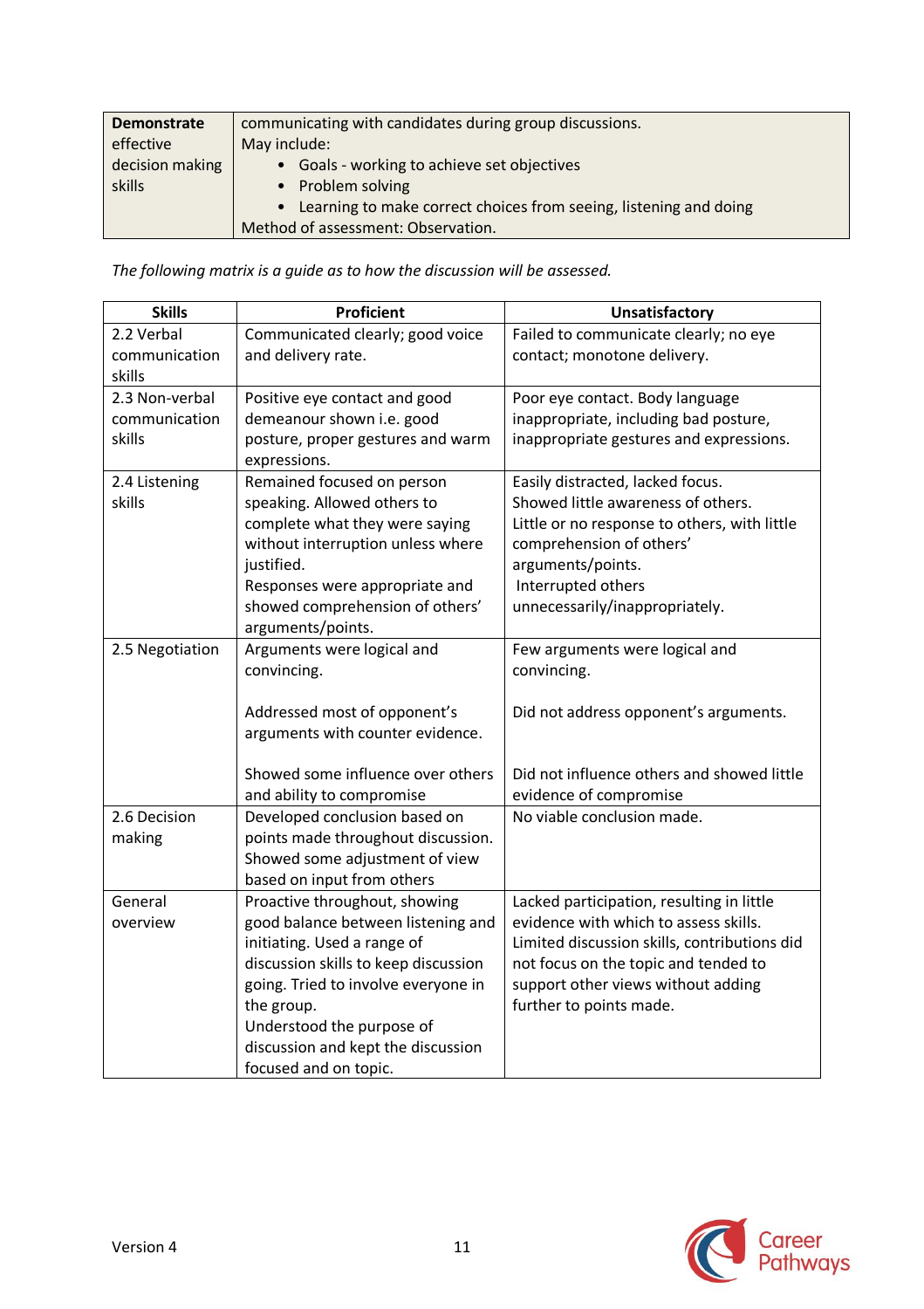## **LO 3. Be able to manage staff**

(Trainer Endorsement) **GLH 4; Self-guided study 2**

- *This learning outcome is assessed by the trainer. The learner's skills record should be signed off when the trainer is confident that the learner has met the demand of all the assessment criteria*
- *Ensure the 'Trainer Endorsement' form in the learner's skills record is completed before the assessment day; this records that an assessment with the trainer has taken place*
- *The learner will be assessed in detail on one or more assessment criteria through a 'viva' process with the assessor on the day to clarify competence.*

| Assessment                                             | Guidance on level and depth of subject content                                                                                                                                                                                                                                                                                                                                                                       |
|--------------------------------------------------------|----------------------------------------------------------------------------------------------------------------------------------------------------------------------------------------------------------------------------------------------------------------------------------------------------------------------------------------------------------------------------------------------------------------------|
| criteria                                               |                                                                                                                                                                                                                                                                                                                                                                                                                      |
| 3.1 Explain<br>different ways<br>of employing<br>staff | The learner should be able to explain logical reasons for why staff may be employed in<br>different contexts. Contracts of employed should be discussed and the content,<br>including social media clauses. Ways of employing staff include:<br>• Sub-contractors<br>Part time/ full time/ volunteers<br>• Visiting lecturers                                                                                        |
|                                                        | Zero hours<br>• Apprentices<br>• Self-employed                                                                                                                                                                                                                                                                                                                                                                       |
|                                                        | <b>Example level and depth of knowledge</b>                                                                                                                                                                                                                                                                                                                                                                          |
|                                                        | Self-employed:<br>Self-employed people effectively run their own business - they may, for example, be<br>an independent riding coach or someone who specialises in backing and bringing on<br>young horses on their own private land. In some contexts, they may 'double' as an<br>independent contractor to a business - for example a self-employed electrician who<br>comes to fix some wiring problem at a yard. |
|                                                        | Self-employed people are not paid through PAYE and don't have the same<br>employment rights as employees for example no sick pay or holiday. They are<br>responsible for paying their own National Insurance and Tax. A self-employed person<br>usually agrees a price for the work and an invoice is submitted for payment at the end<br>of the work.                                                               |
| 3.2 Explain the<br>purpose<br>and process of           | The learner is expected to explain the purpose and process of staff development, to<br>include:<br>• Use of appraisals                                                                                                                                                                                                                                                                                               |
| appraisals and<br>staff<br>development                 | • Criteria for assessment<br>• Performance review<br><b>Action plans</b>                                                                                                                                                                                                                                                                                                                                             |
|                                                        | <b>CPD</b><br>Dealing with concerns, for example grievance, disciplinary                                                                                                                                                                                                                                                                                                                                             |
|                                                        | Example level and depth of knowledge                                                                                                                                                                                                                                                                                                                                                                                 |
|                                                        | <b>Appraisals:</b><br>Appraisals, or performance reviews, is an opportunity for team members to discuss                                                                                                                                                                                                                                                                                                              |
|                                                        | their performance, development needs and aspirations with a manager or company                                                                                                                                                                                                                                                                                                                                       |

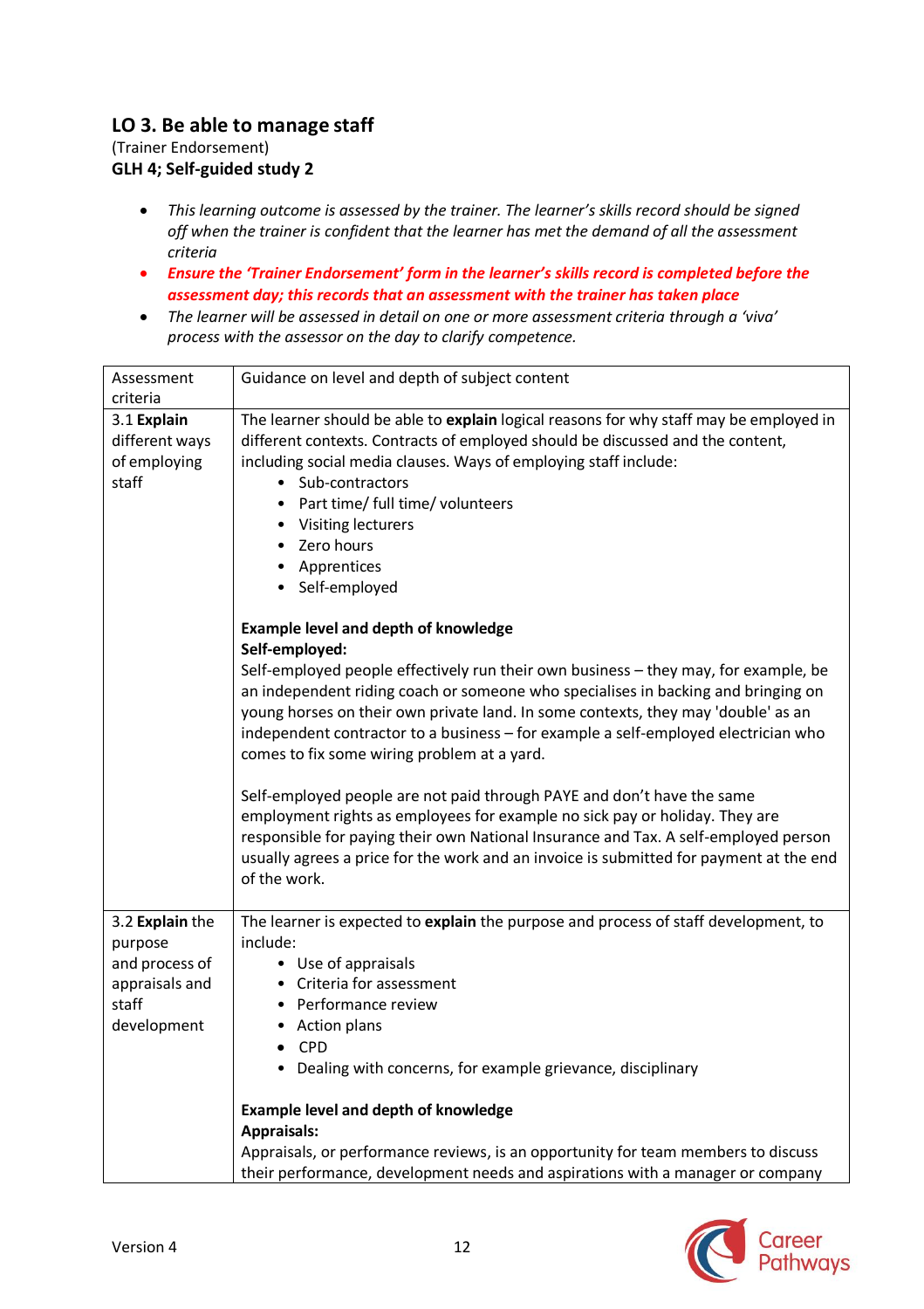|                                                   | representative. Both team member and appraiser should provide examples of good<br>performance and development requirements so that performance and job<br>satisfaction can be enhanced.                                                                                                                                                                                                                                                                                                                                                                                                                                                                                                                                                                                                                                                                                                                                                                                                                                                                                                                                                                                                                                                                                                           |
|---------------------------------------------------|---------------------------------------------------------------------------------------------------------------------------------------------------------------------------------------------------------------------------------------------------------------------------------------------------------------------------------------------------------------------------------------------------------------------------------------------------------------------------------------------------------------------------------------------------------------------------------------------------------------------------------------------------------------------------------------------------------------------------------------------------------------------------------------------------------------------------------------------------------------------------------------------------------------------------------------------------------------------------------------------------------------------------------------------------------------------------------------------------------------------------------------------------------------------------------------------------------------------------------------------------------------------------------------------------|
|                                                   | Performance should be monitored and discussed continually throughout the year via<br>one to ones, but a more formal method of recording development and performance<br>should be carried out via the appraisal process. This process may vary between<br>organisations, but, for example, January is when objectives and targets can be set for<br>the year ahead. A mid-year review should be conducted in June to review the<br>progress of the targets and put measures in place if there are concerns for the team<br>member not meeting expectations. December is when the year is reviewed and<br>achievement is recorded against the objectives set. Objectives are discussed for the<br>following year, and then the cycle begins again in January. An appraisal should be a<br>development opportunity for the team member and should be a chance for two-way<br>conversations to occur. The appraiser should not use the appraisal as a way to bring<br>up concerns/performance that has not already been discussed in continual one to<br>ones; nothing should come as a shock to the team member during an appraisal. An<br>appraisal is also an opportunity for the team member to discuss development<br>opportunities and how they would like to progress within the organisation. |
| 3.3 Produce<br>training plans<br>to develop staff | The learner should have experience in producing training plans to develop staff, that<br>identify:<br>• Target setting                                                                                                                                                                                                                                                                                                                                                                                                                                                                                                                                                                                                                                                                                                                                                                                                                                                                                                                                                                                                                                                                                                                                                                            |
|                                                   | Identifying training needs against job role<br>$\bullet$<br>Short (one month), medium (six months) and long term (one year) aims                                                                                                                                                                                                                                                                                                                                                                                                                                                                                                                                                                                                                                                                                                                                                                                                                                                                                                                                                                                                                                                                                                                                                                  |
|                                                   | The learner should have had experience with setting training plans for staff and<br>should be able to explain how they identified the goals set in conjunction with the<br>member of staff, and how they measure progress.                                                                                                                                                                                                                                                                                                                                                                                                                                                                                                                                                                                                                                                                                                                                                                                                                                                                                                                                                                                                                                                                        |

## **LO4. Understand requirements for self-employment**

(Trainer Endorsement) **GLH 3; Self-guided study 2**

- *This learning outcome is assessed by the trainer. The learner's skills record should be signed off when the trainer is confident that the learner has met the demand of all the assessment criteria*
- *Ensure the 'Trainer Endorsement' form in the learner's skills record is completed before the assessment day; this records that an assessment with the trainer has taken place*
- *The learner will be assessed in detail on one or more assessment criteria through a 'viva' process with the assessor on the day to clarify competence.*

| Assessment      | Guidance on level and depth of subject content                                      |
|-----------------|-------------------------------------------------------------------------------------|
| criteria        |                                                                                     |
| 4.1 Explain the | The learner should be able to explain the requirements of a self-employed coach, to |
| specific        | include:                                                                            |
| requirements of | Insurance<br>٠                                                                      |
| a self-employed | Employee<br>$\bullet$                                                               |
| coach           | Vehicles<br>$\bullet$                                                               |
|                 | Riding school license if using your own horses<br>$\bullet$                         |

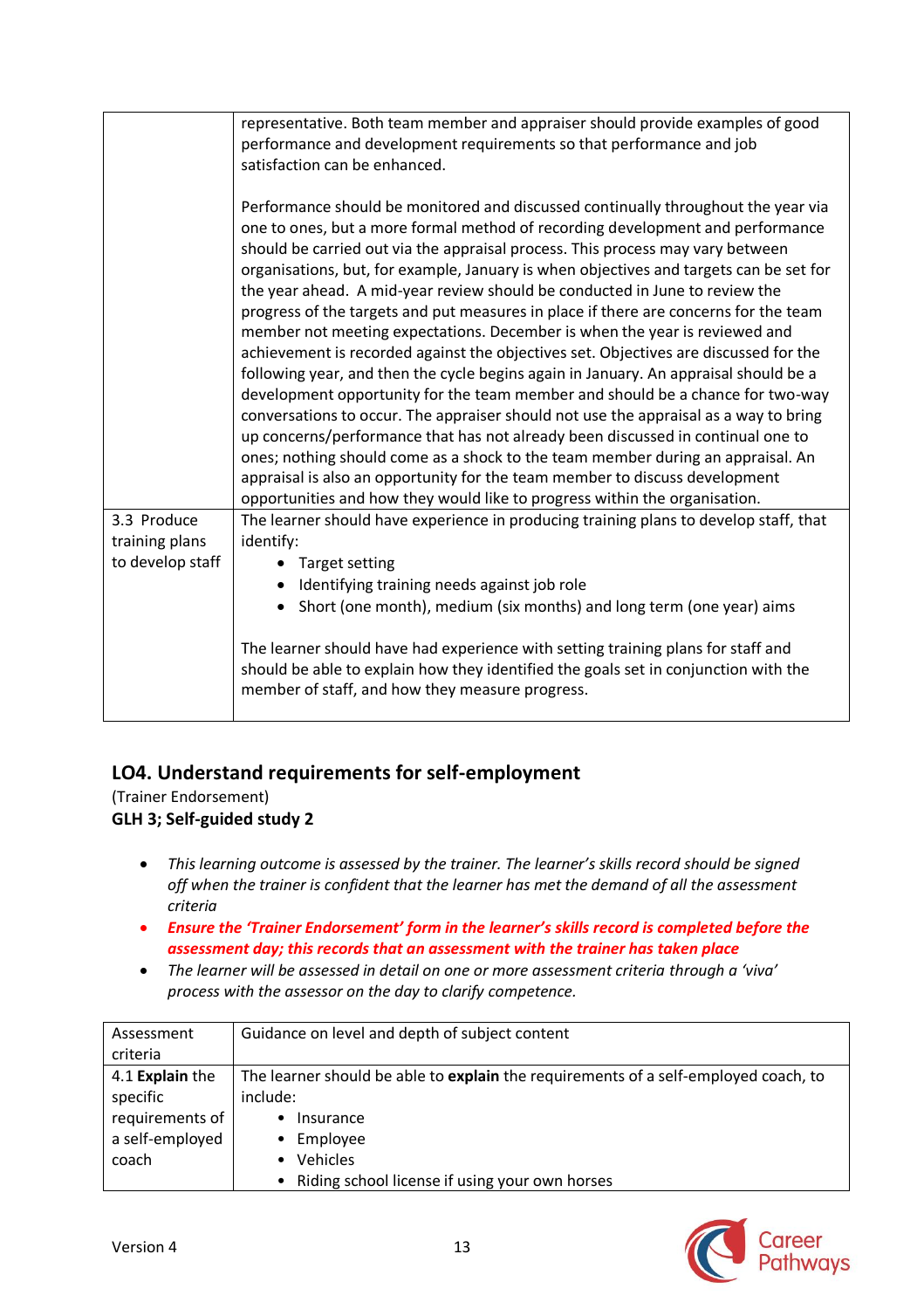|                                | • Planning permission if on your own premises                                                                                                                                                                                                                                                                                                                                                                                                          |
|--------------------------------|--------------------------------------------------------------------------------------------------------------------------------------------------------------------------------------------------------------------------------------------------------------------------------------------------------------------------------------------------------------------------------------------------------------------------------------------------------|
|                                | • Health and safety                                                                                                                                                                                                                                                                                                                                                                                                                                    |
|                                | <b>Example level and depth of knowledge</b>                                                                                                                                                                                                                                                                                                                                                                                                            |
|                                | Insurance:                                                                                                                                                                                                                                                                                                                                                                                                                                             |
|                                | Public Liability insurance protects the coach if a member of the public comes to harm<br>or has their property damaged due to something careless the coach has done. Public<br>Liability insurance is one of the benefits with APC membership, although this can also<br>be sourced independently. The insurance should cover you whilst undertaking duties<br>as a coach/groom etc. Insurance can be paid in monthly instalments or an annual<br>sum. |
|                                | Public liability insurance for self-employed coaches is not required by law, but is<br>strongly recommended to protect the coach if any legal action were to be taken.                                                                                                                                                                                                                                                                                 |
|                                | Self-employed coaches should also consider taking out personal accident insurance.<br>This is especially important if they ride as part of work. If a coach were to become<br>injured and unable to work this would provide some income until they recover.                                                                                                                                                                                            |
| 4.2 Compare<br>the benefits of | The learner should be able to compare the different membership schemes that will<br>support self-employed coaches. Schemes may include:                                                                                                                                                                                                                                                                                                                |
| different                      | <b>Accredited Professional Coach</b>                                                                                                                                                                                                                                                                                                                                                                                                                   |
| membership                     | Discipline - Member Bodies                                                                                                                                                                                                                                                                                                                                                                                                                             |
| schemes for                    | <b>British Grooms Association</b>                                                                                                                                                                                                                                                                                                                                                                                                                      |
| self-employed                  | Other                                                                                                                                                                                                                                                                                                                                                                                                                                                  |
| coaches                        | <b>Example level and depth of knowledge</b>                                                                                                                                                                                                                                                                                                                                                                                                            |
|                                | APC membership:                                                                                                                                                                                                                                                                                                                                                                                                                                        |
|                                | Accredited Professional Coach membership is offered by the BHS for coaches qualified                                                                                                                                                                                                                                                                                                                                                                   |
|                                | to Stage 3 Coach, or equivalent. The requirements for joining and remaining a current<br>APC are:                                                                                                                                                                                                                                                                                                                                                      |
|                                | BHS Stage 3 Coach qualified, or equivalent                                                                                                                                                                                                                                                                                                                                                                                                             |
|                                | Public Liability insurance                                                                                                                                                                                                                                                                                                                                                                                                                             |
|                                | Current first aid at work or equine specific first aid qualification<br>$\bullet$                                                                                                                                                                                                                                                                                                                                                                      |
|                                | Current safeguarding and protecting children workshop attendance                                                                                                                                                                                                                                                                                                                                                                                       |
|                                | <b>DBS</b> check                                                                                                                                                                                                                                                                                                                                                                                                                                       |
|                                | Current attendance at an approved CPD event                                                                                                                                                                                                                                                                                                                                                                                                            |
|                                | Agreement to adhere to the coaches Code of Conduct                                                                                                                                                                                                                                                                                                                                                                                                     |
|                                |                                                                                                                                                                                                                                                                                                                                                                                                                                                        |
|                                | The benefits of joining as an APC are:                                                                                                                                                                                                                                                                                                                                                                                                                 |
|                                | BHS First Aid and Safeguarding courses included with duration of membership                                                                                                                                                                                                                                                                                                                                                                            |
|                                | <b>BHS Gold membership</b>                                                                                                                                                                                                                                                                                                                                                                                                                             |
|                                | Option to take out Public Liability including Grooms insurance and care,                                                                                                                                                                                                                                                                                                                                                                               |
|                                | custody and control and Personal Accident insurance                                                                                                                                                                                                                                                                                                                                                                                                    |
|                                | Access to over 200 lesson plans and other resources                                                                                                                                                                                                                                                                                                                                                                                                    |
|                                | Access to an exclusive professional online community                                                                                                                                                                                                                                                                                                                                                                                                   |
|                                | Access to discounted CPD events in partnership with BEF member bodies<br>Free APC jacket (first year only)                                                                                                                                                                                                                                                                                                                                             |
|                                | Access to deliver the Challenge Awards, become an Accredited Ride Safe                                                                                                                                                                                                                                                                                                                                                                                 |
|                                | Trainer, Accredited Riding Out Trainer and Accredited Stage 4 Trainer                                                                                                                                                                                                                                                                                                                                                                                  |
|                                | Discounted BHS assessment fees                                                                                                                                                                                                                                                                                                                                                                                                                         |
|                                |                                                                                                                                                                                                                                                                                                                                                                                                                                                        |
|                                | APC membership can be paid via annual or monthly direct debit, or annual credit or<br>debit card payment. Some of the benefits above relate to membership in the UK only.                                                                                                                                                                                                                                                                              |

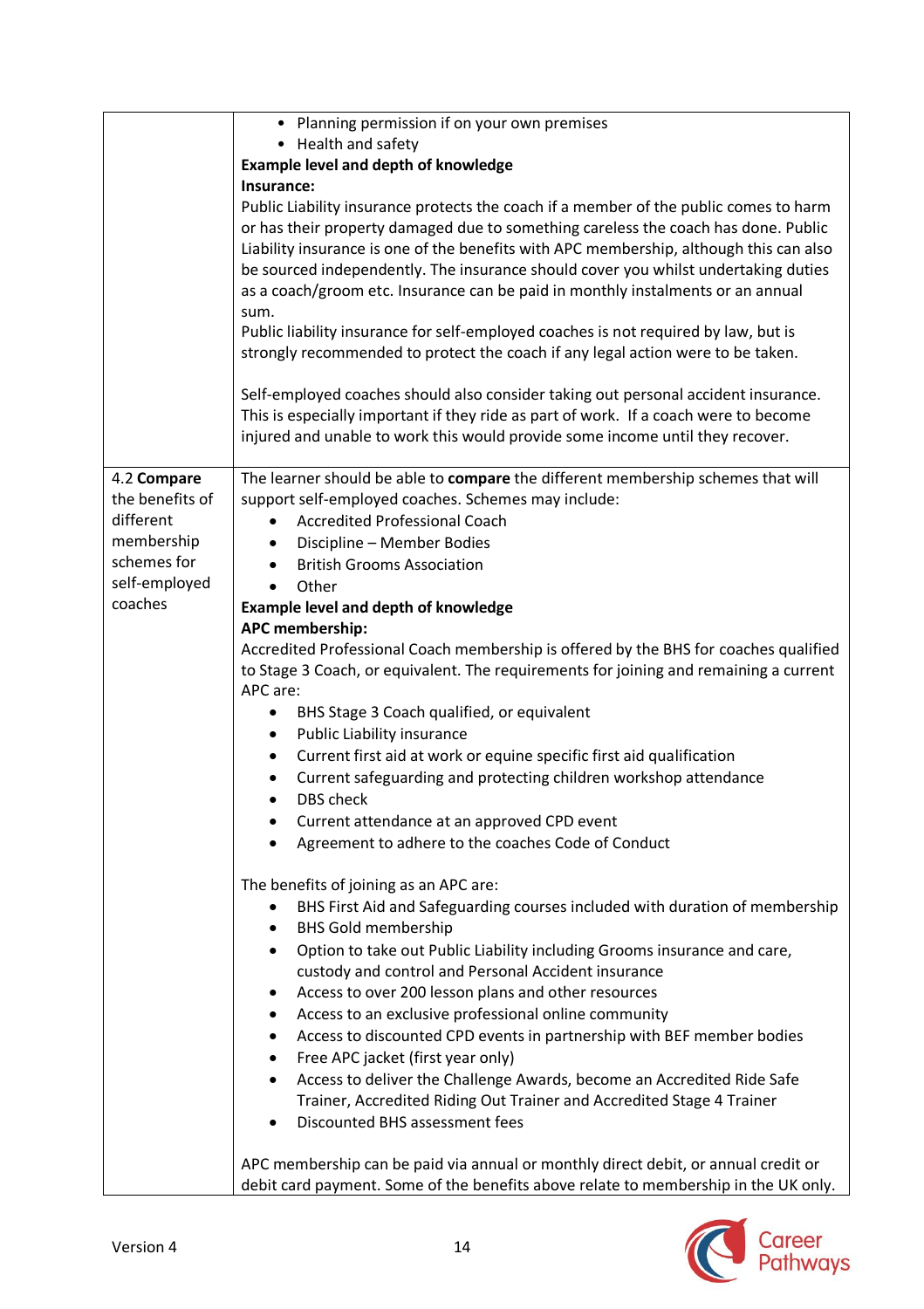| 4.3 Explain the | The learner should be able to explain the benefits of Continued Professional                 |
|-----------------|----------------------------------------------------------------------------------------------|
| benefits of     | Development, to include:                                                                     |
| Continued       | Assessing own performance                                                                    |
| Professional    | Performance review                                                                           |
| Development     | <b>Target setting</b><br>٠                                                                   |
| for a freelance | Identifying need against job role<br>$\bullet$                                               |
| coach           |                                                                                              |
|                 | <b>Example level and depth of answer:</b>                                                    |
|                 | CPD helps keep knowledge and skills up-to-date. It ensures that the professional             |
|                 | standard of qualifications and registrations is maintained. It contributes to their          |
|                 | professional sense of direction. Builds confidence and credibility, allows a coach to        |
|                 | showcase their achievements and equips them with tools to cope positively with               |
|                 | change.                                                                                      |
|                 | CPD requirements should be identified via feedback from clients, mentors and self-           |
|                 | evaluation. Each year, the coach should review their coaching skills and try to source       |
|                 | CPD that will help to address any areas for development. CPD should be sourced to            |
|                 | develop the coach and not just go for the event that is the closest/cheapest or most         |
|                 | convenient.                                                                                  |
|                 | CPD should aim to; deliver information, teach/learn a new skill or instil a change in        |
|                 | behaviour. The most successful type of CPD is when the coach can get involved as this        |
|                 | helps to learn the underpinning knowledge that may come with learning a new skill.           |
|                 | CPD themes may include:                                                                      |
|                 | Topics that support the rider (for example, mental or physical development,                  |
|                 | biomechanics or technical or tactical support)                                               |
|                 | Topics that support the horse (for example, fitness and training, care and<br>$\bullet$      |
|                 | management, behaviour and handling, tack and equipment, anatomy and                          |
|                 | physiology)                                                                                  |
|                 | Topics that develop interpersonal skills (for example, leadership, building                  |
|                 | rapport, communication and engagement, coaching skills)                                      |
|                 | Topics that develop intrapersonal skills (for example, self-awareness, planning<br>$\bullet$ |
|                 | and emotional intelligence)                                                                  |
|                 |                                                                                              |
|                 | The coach should vary the CPD they attend to try to cover different themes on a              |
|                 | regular basis, and not limit themselves to their 'comfort zone'.                             |
|                 |                                                                                              |
|                 | The regularity of CPD will depend on if the coach is accredited to any professional          |
|                 | body, for example, BHS APC membership requires annual CPD of at least 6 hours in             |
|                 | total.                                                                                       |
|                 |                                                                                              |
|                 | CPD can also be gained from shadowing a more experienced coach, working with                 |
|                 | dressage judges or show jumping course builders, cross country course walks or               |
|                 | professional discussions. CPD can also be sourced from non-equestrian events, for            |
|                 | example UK Coaching host many workshops that will have coaches attend from many              |
|                 | different disciplines that will allow good practice to be shared from multiple sports.       |
|                 | CPD is a way for freelance coaches to network with other coaches, which is important         |
|                 | as a freelance coach may work in isolation.                                                  |

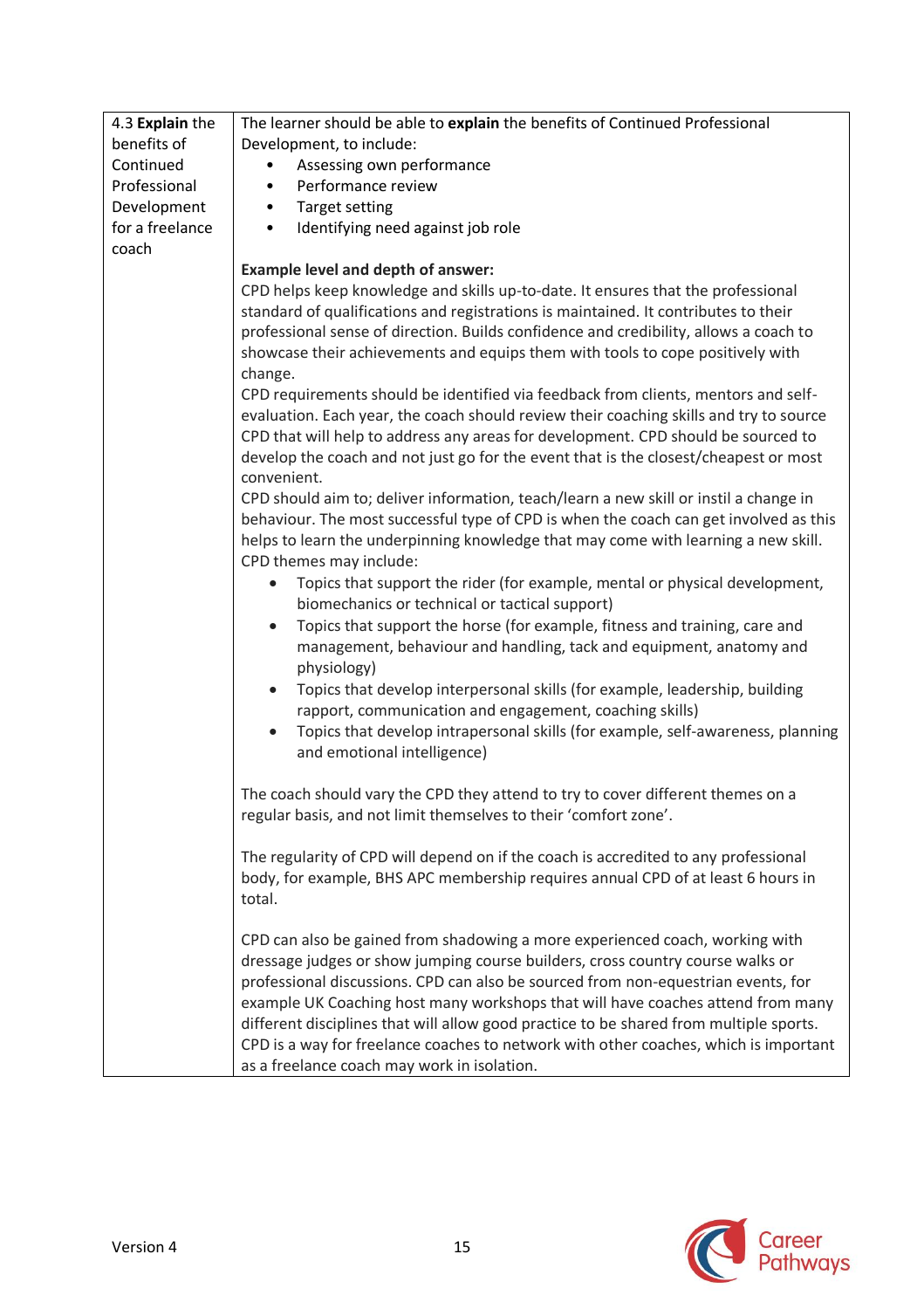## **LO5. Understand the roles and responsibilities of a yard manager**

(Trainer Endorsement) **GLH 4; Self-guided study 2**

- *This learning outcome is assessed by the trainer. The learner's skills record should be signed off when the trainer is confident that the learner has met the demand of all the assessment criteria*
- *Ensure the 'Trainer Endorsement' form in the learner's skills record is completed before the assessment day; this records that an assessment with the trainer has taken place*
- *The learner will be assessed in detail on one or more assessment criteria through a 'viva' process with the assessor on the day to clarify competence.*

| Assessment<br>criteria                                                        | Guidance on level and depth of subject content                                                                                                                                                                                                                                                                                                                                                                                                                                                                                                                                                                                                                               |
|-------------------------------------------------------------------------------|------------------------------------------------------------------------------------------------------------------------------------------------------------------------------------------------------------------------------------------------------------------------------------------------------------------------------------------------------------------------------------------------------------------------------------------------------------------------------------------------------------------------------------------------------------------------------------------------------------------------------------------------------------------------------|
| 5.1 Explain the<br>requirements of<br>implementing<br>relevant<br>legislation | The learner should be able to explain the requirements of relevant legislation, to<br>include:<br>Animal Welfare license<br>$\bullet$<br>Planning permission regulations for business use<br>$\bullet$<br>Stable yard risk assessment<br>$\bullet$<br>Fire risk assessment requirements<br>٠<br><b>GDPR</b><br>$\bullet$<br><b>RIDDOR</b><br>٠<br><b>COSHH</b><br>$\bullet$<br>Safeguarding<br>$\bullet$<br><b>Equality and Diversity</b><br>$\bullet$                                                                                                                                                                                                                       |
|                                                                               | <b>Example level and depth of answer</b><br><b>Animal Welfare License:</b><br>All businesses that hire out horses for riding or for riding lessons are required by law<br>to possess the Animal Welfare (Licensing of Activities Involving Animals) (England)<br>Regulations 2018 current licence.<br>This includes riding schools and those that hire out horses for trekking, loan horses,<br>hire hunters, offer polo/polocrosse instruction and run pony parties (but only where<br>the ponies are ridden) and offer pony and donkey rides. In order to receive a licence a<br>business will need to meet all of the minimum standards set out in the Defra<br>document. |
|                                                                               | The person who holds the licence must possess an appropriate formal qualification, or<br>have sufficient demonstrable experience in the management of horses, as well as<br>holding a valid certificate of public liability insurance, which must also be displayed.<br>The running of the business must never be left in the charge of anyone who is under<br>18 years old and no horses should be hired out except under the supervision of a<br>person aged 16 years or more, unless the licence holder is satisfied that the person<br>hiring the horse is competent to ride without supervision.                                                                        |
|                                                                               | All records must be available for inspection by an inspector and kept for at least 3<br>years, beginning with the date on which the record was created.                                                                                                                                                                                                                                                                                                                                                                                                                                                                                                                      |
| 5.2 Explain the<br>purpose of<br>different types                              | The learner is required to explain the purpose of types of insurance, such as:<br>Public liability<br>$\bullet$<br><b>Employers liability</b>                                                                                                                                                                                                                                                                                                                                                                                                                                                                                                                                |

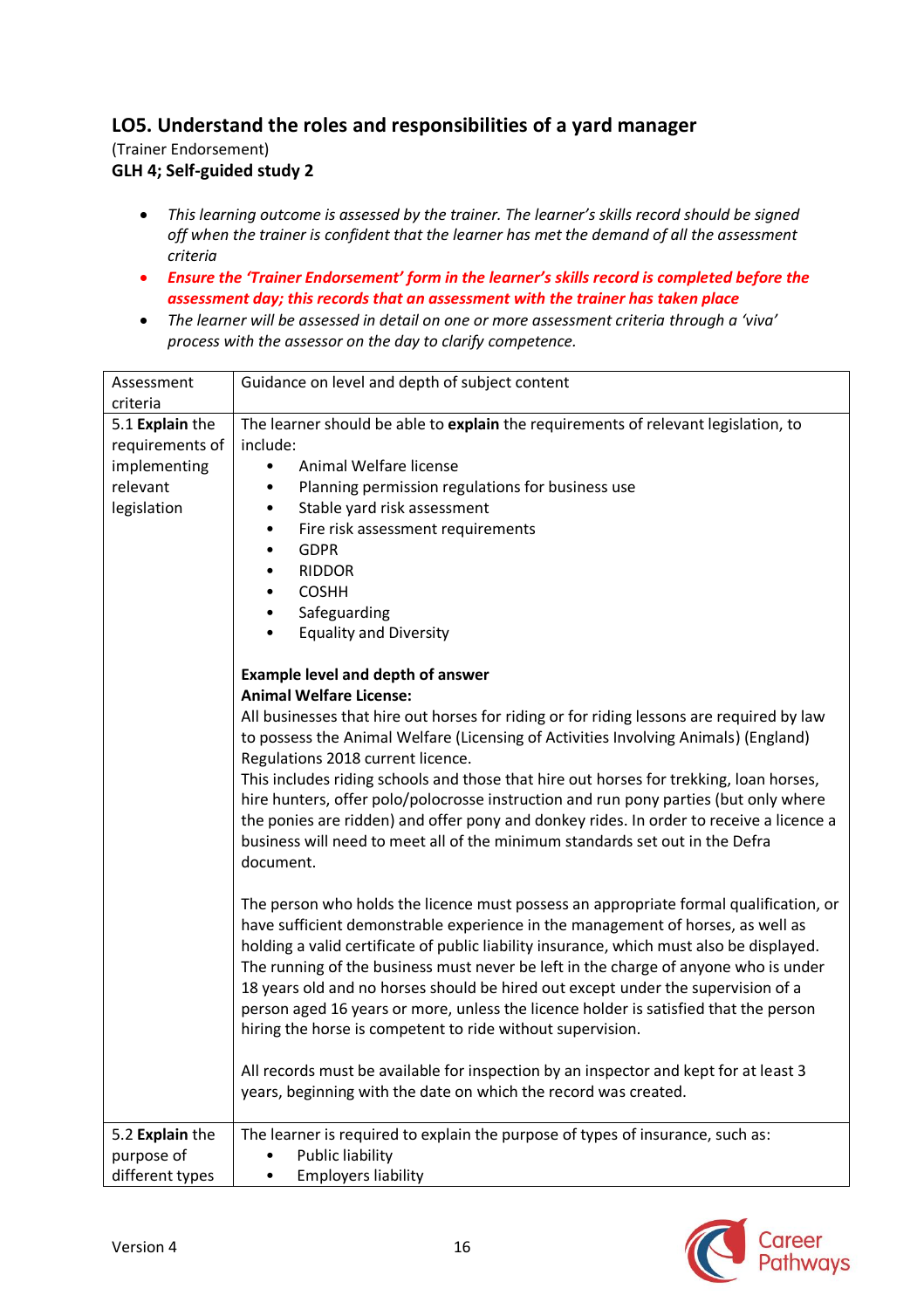| of insurance | Horse insurance                                                                         |
|--------------|-----------------------------------------------------------------------------------------|
|              | Vehicles and buildings                                                                  |
|              |                                                                                         |
|              | <b>Example level and depth of answer</b>                                                |
|              | <b>Employers Liability insurance:</b>                                                   |
|              |                                                                                         |
|              | It is a legal requirement of the Employers' Liability (Compulsory Insurance) Act 1969   |
|              | for any employer to have this insurance, whether their staff and helpers are paid or    |
|              | not. However, there is not a legal requirement for employers' liability insurance for   |
|              | people who work as self-employed contractors on a yard unless they are using your       |
|              | equipment. If they do, then you are still responsible for their health whilst in the    |
|              |                                                                                         |
|              | workplace.                                                                              |
|              |                                                                                         |
|              | An employer has a legal responsibility to protect the health and safety of their        |
|              | employees. For example, a risk assessment that is suitable and sufficient must be in    |
|              | place, and all reasonably practicable measures to protect employees must be taken.      |
|              | The minimum legal amount of employers' liability cover is £5 million but individual     |
|              |                                                                                         |
|              | risks and liabilities should be considered and this sum may be increased. The Health    |
|              | and Safety Executive (HSE) enforces the law on employers' liability insurance and HSE   |
|              | inspectors can check that there is an employers' liability insurance in place with an   |
|              | approved insurer for at least £5 million. There is a fine of up to £2,500 for any day   |
|              | without suitable cover in place.                                                        |
|              |                                                                                         |
|              | The type and amount of cover required for a premises will depend on its individual      |
|              | characteristics, but it always make sense to check the details of any cover and consult |
|              | the company on any finer points.                                                        |
|              |                                                                                         |

## **LO 6. Understand financial requirements for an equestrian business**

(Ready for Assessment) **GLH 6; Self-guided study 3**

- *This learning outcome is assessed on the assessment day*
- *The learner will be ready to take the assessment when they can demonstrate to the trainer all the skills and knowledge as outlined in the assessment criteria listed below*
- *Ensure the 'Ready for Assessment' form in the learner's skills record is completed before the assessment day; this records the learner is of sufficient level to sit the assessment. This does not mean they will necessarily be successful in passing the assessment on the day.*

| Assessment      | Guidance on level and depth of subject content                                 |
|-----------------|--------------------------------------------------------------------------------|
| criteria        |                                                                                |
| 6.1 Explain     | The learner should be able to identify several pricing options and explain the |
| pricing methods | importance of each, to include:                                                |
|                 | Different pricing structures<br>$\bullet$                                      |
|                 | Peak/off peak<br>$\bullet$                                                     |
|                 | Pricing of services such as liveries, facility ire, competition<br>$\bullet$   |
|                 | Special rates<br>$\bullet$                                                     |
|                 | Importance of overheads<br>$\bullet$                                           |
|                 |                                                                                |

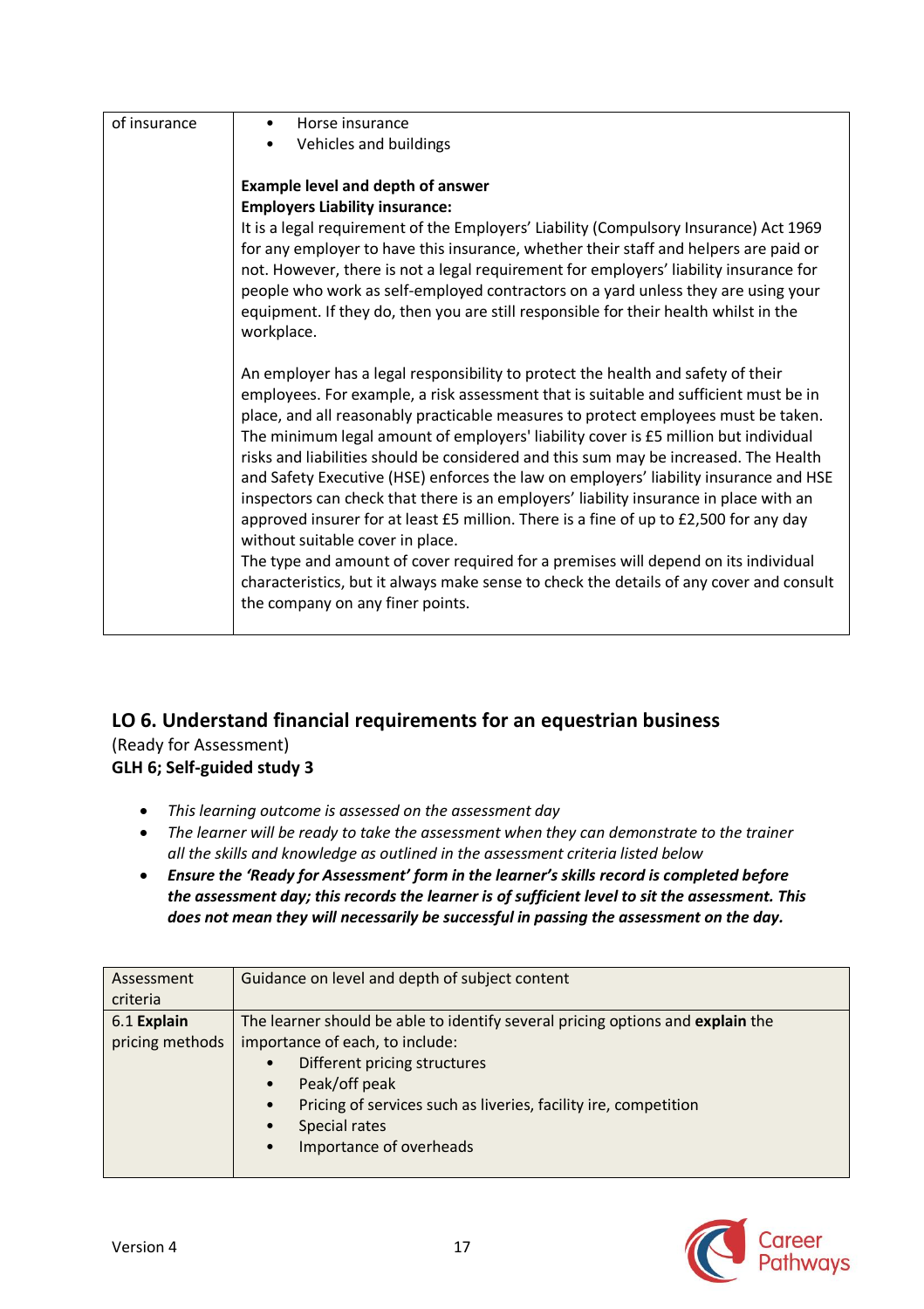|               | <b>Example level and depth of answer</b>                                                   |
|---------------|--------------------------------------------------------------------------------------------|
|               | <b>Pricing structures:</b>                                                                 |
|               | Many yards will start their pricing strategy at what they consider to be the 'going rate'  |
|               | for their various services. Different pricing structures will be driven by local demand    |
|               | and the level of service provided, but in most commercial riding schools there will be     |
|               | a differential for the length of the lesson, type of lesson, the level of the coach,       |
|               | whether it is a group/private or semi-private lesson, and the time of day or day of the    |
|               | week that it takes place (peak or off peak).                                               |
|               | Some yards have discounts for regular customers who 'block book' in advance, or pay        |
|               | by standing order, and others offer concessionary rates for particular groups such as      |
|               | Riding for the Disabled.                                                                   |
|               | Method of assessment: Discussion                                                           |
| 6.2 Explain a | The learner should be able to explain the various methods of payment to include:           |
| range of      | Debit and credit cards<br>$\bullet$                                                        |
| methods of    | Cash                                                                                       |
| payment       | Cheque                                                                                     |
|               | <b>BACs</b>                                                                                |
|               | On-line payment                                                                            |
|               | Recording payment                                                                          |
|               | Advance payments                                                                           |
|               | <b>Cancellation policies</b>                                                               |
|               |                                                                                            |
|               | <b>Example level and depth of answer</b>                                                   |
|               | <b>Debit and credit cards:</b>                                                             |
|               | Credit and debit cards are widely used and a popular method of payment. This               |
|               | payment method requires the business to have a device to be able to take the               |
|               | payment, this could be a web portal or a hand-held terminal. Either of these options       |
|               | will require a subscription to a provider to process the transactions. This will be a cost |
|               | to the business which is usually a percentage of the transaction amount. They may          |
|               | also require a fixed annual hire fee for the use of the device. These costs should be      |
|               | factored before deciding if credit or debit card payments should be taken, although        |
|               | this should be weighed up against customer ease and preference too.                        |
|               | Credit or debit card payments can either be taken via phone, online or face to face. If    |
|               | taking payments via phone or face to face it is good practice to enter these details to    |
|               | the device at the time of taking payment to avoid these details being written down.        |
|               | Another advantage of taking the payment at the time of the booking is that if the          |
|               | payment fails you can resolve it with the customer there and then.                         |
|               | If taking payments online it is essential your website is secure and has the necessary     |
|               | processes in place to prevent information accessed by hackers. Again, there will be a      |
|               | cost for this service to the software provider.                                            |
|               | Method of assessment: Discussion                                                           |
| 6.3 Explain a | The learner should be able to explain the accounting requirements for an equestrian        |
| range of      | business, to include:                                                                      |
| accounting    | Information an accountant needs                                                            |
| requirements  | Costings for lessons and liveries                                                          |
|               | <b>Invoices</b><br>$\bullet$                                                               |
|               | Receipts<br>$\bullet$                                                                      |
|               | Profit and loss<br>$\bullet$                                                               |
|               | <b>Business viability</b><br>$\bullet$                                                     |
|               | <b>Business plans</b><br>$\bullet$                                                         |
|               | Financial year<br>$\bullet$                                                                |

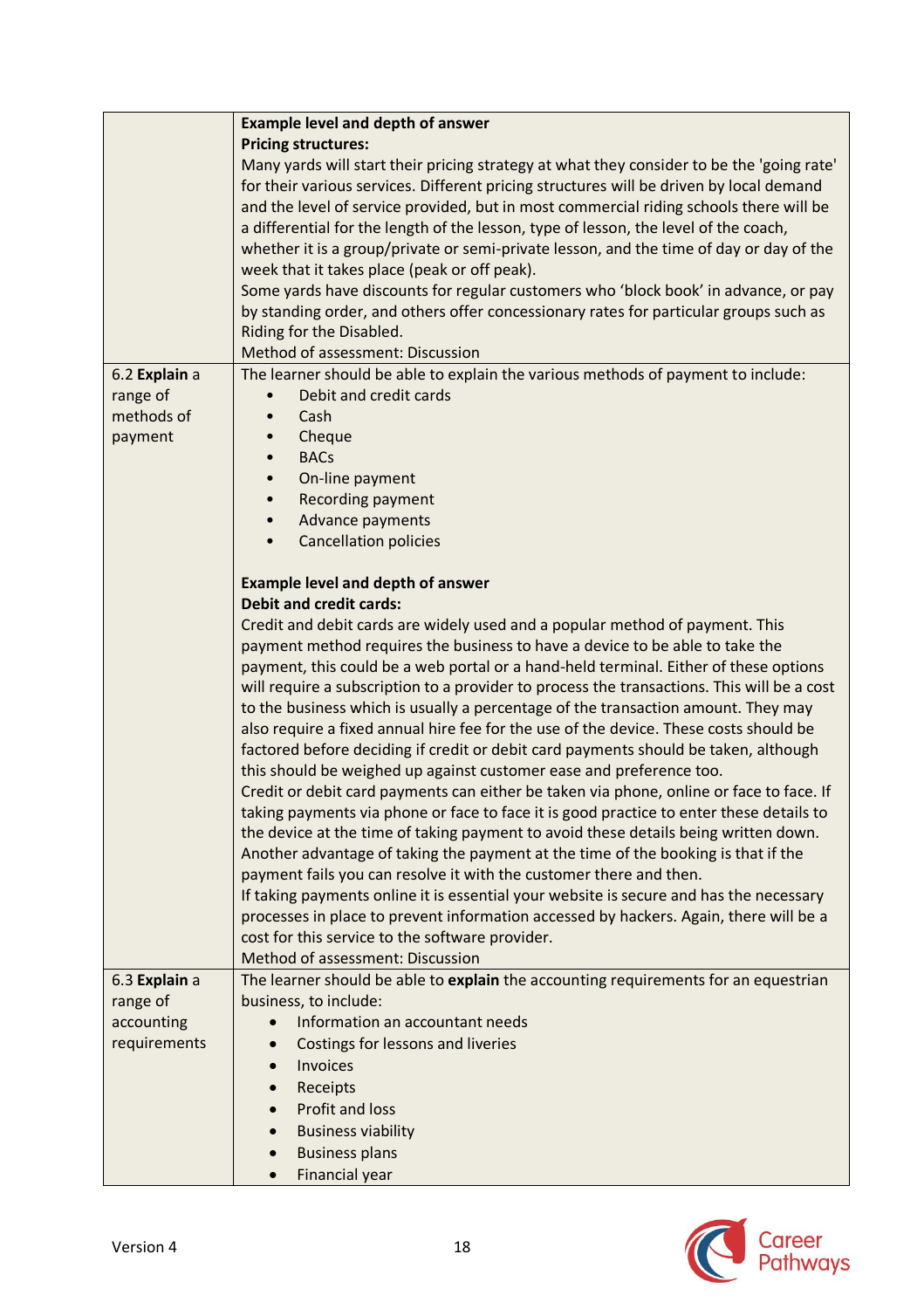|                 | Accountant interaction<br>$\bullet$                                                        |
|-----------------|--------------------------------------------------------------------------------------------|
|                 | On line tax payments<br>$\bullet$                                                          |
|                 | Personal /business allowance                                                               |
|                 |                                                                                            |
|                 | <b>Example level and depth of answer</b>                                                   |
|                 | <b>Receipts:</b>                                                                           |
|                 | Receipts will be required for all goods or services that were bought for the business      |
|                 | need. This could include goods such as food, bedding and hay and services such as          |
|                 | building repair work, farrier and vet. The receipt should state the company or             |
|                 | individual name and address and the goods or service that was provided, the rate of        |
|                 | VAT, the date, total paid and method of payment. Receipts also need to be kept for         |
|                 | any expenses that were accrued whilst on business use, for example fuel.                   |
|                 | These receipts will need to be stored safely and presented for the accountant/auditor      |
|                 | at the end of the financial year. They will then be stored for six years, or as advised by |
|                 | the auditor/accountant.                                                                    |
|                 | Method of assessment: Discussion                                                           |
| 6.4 Explain how | The learner will know the difference between fixed and variable costs of an                |
| to manage       | equestrian business and explain how to manage them:                                        |
| business costs  | Fixed costs (largely unmanageable)                                                         |
|                 | Rent                                                                                       |
|                 | <b>Business Rates</b>                                                                      |
|                 | Licences                                                                                   |
|                 | Insurance                                                                                  |
|                 | Depreciation                                                                               |
|                 | Variable costs (manageable)                                                                |
|                 | Utilities (gas, water, electric, sewage etc.)                                              |
|                 | <b>Stock</b><br>Feed                                                                       |
|                 | Professionals                                                                              |
|                 | Wages and salaries                                                                         |
|                 | <b>Tack</b>                                                                                |
|                 | Maintenance                                                                                |
|                 | Equipment                                                                                  |
|                 | Expenses                                                                                   |
|                 |                                                                                            |
|                 | <b>Example level and depth of answer</b>                                                   |
|                 | Fixed costs/rent:                                                                          |
|                 | Fixed costs remain the same to the business each month, no matter the                      |
|                 | output/goods/services the business produces. Variable costs vary with the amount of        |
|                 | work/output the business produces. For example, the rent of the land/mortgage of           |
|                 | buildings will largely stay the same each month no matter how busy or profitable the       |
|                 | business has been or will be. It also does not fluctuate depending on the time of year.    |
|                 | Fixed costs are largely unmanageable as usually there is little lee-way to these, the      |
|                 | management would require paying these bills each month. Each year you may get a            |
|                 | chance to review the rent or mortgage fees for example, but once set, they will            |
|                 | remain constant each month. Discounts may be available if paid in one lump sum             |
|                 | instead of monthly payments, or direct debit discount over credit/debit card               |
|                 | payments.                                                                                  |
|                 | Method of assessment: Discussion                                                           |
| 6.5 Explain pay | The learner will be able to explain salary legislation and apply it to a business.         |
| requirements    | Pay requirements to include:                                                               |

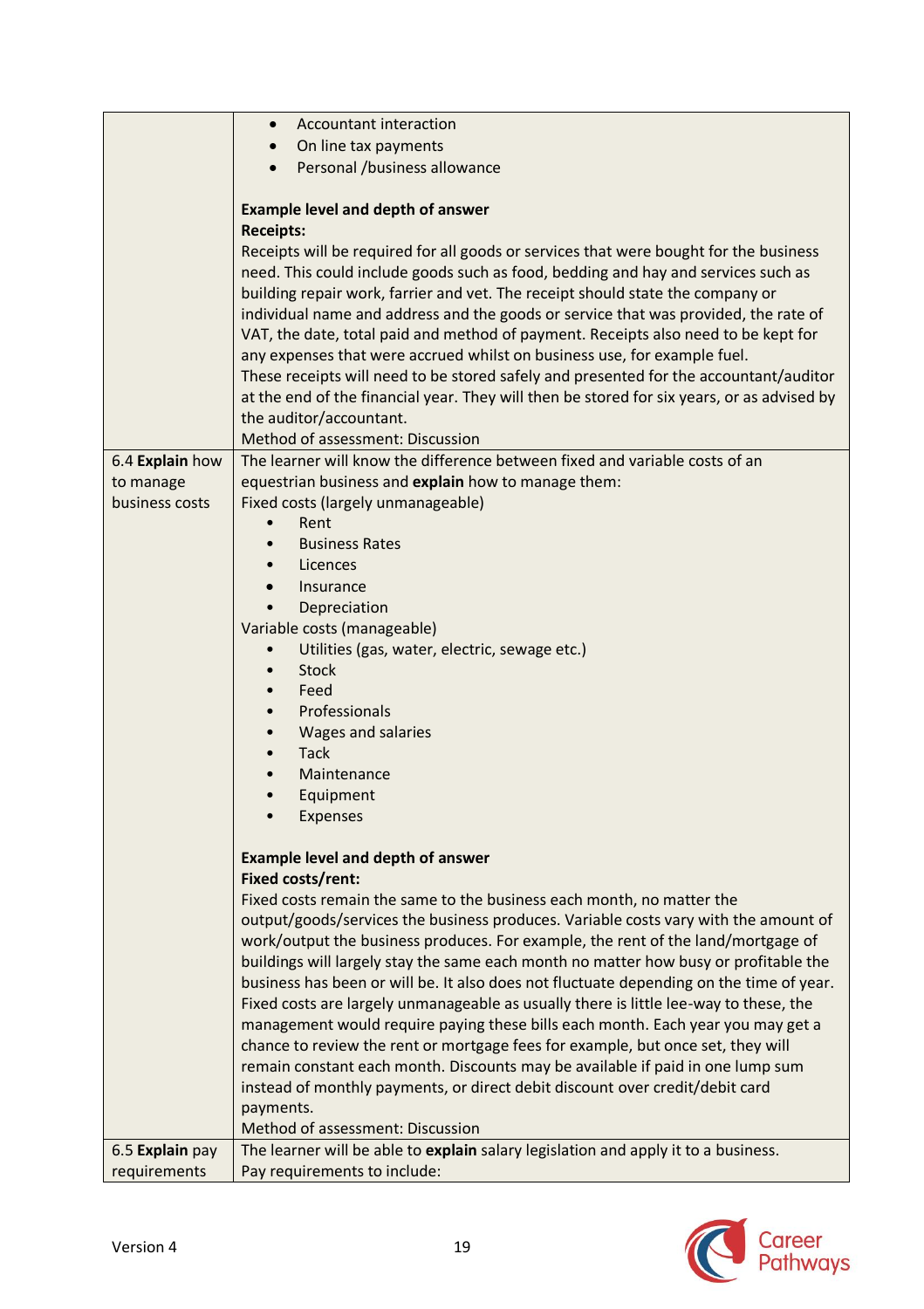| Minimum/living wage<br>$\bullet$                                                         |
|------------------------------------------------------------------------------------------|
| Apprenticeship wage                                                                      |
| Maternity                                                                                |
| Sick pay                                                                                 |
| Pension                                                                                  |
| Redundancy                                                                               |
| <b>Example level and depth of answer</b>                                                 |
|                                                                                          |
| <b>Minimum/living wage:</b>                                                              |
| The minimum age a worker gets is dependent on their age and if they're an                |
| apprentice. The National Minimum Wage is the minimum pay per hour almost all             |
| workers are entitled to. National Minimum Wage applies to any worker (non-               |
| apprentice) that is at least school leaving age. The National Living Wage is higher than |
| the National Minimum Wage and applies to anyone over 25. It does not matter how          |
| small an employer is, they still have to pay the correct minimum wage. Contracts for     |
| payments below the minimum wage are not legally binding.                                 |
| The National Living Wage and National Minimum Wage change every April and the            |
| current rates can be viewed on the gov.uk website. Workers are also entitled to the      |
| minimum wage if they're part-time, casual labourers, agency workers, trainees or on      |
| probation, foreign workers or disabled workers. Workers not entitled to the National     |
| Minimum Wage or National Living Wage include self-employed people running their          |
| own business, company directors, volunteers or voluntary workers, workers younger        |
| than school leaving age, higher and further education students on a work placement       |
| up to one year, workers on government pre-apprenticeship schemes.                        |
| (Source, www.gov.uk).                                                                    |
| Method of assessment: Discussion                                                         |
|                                                                                          |

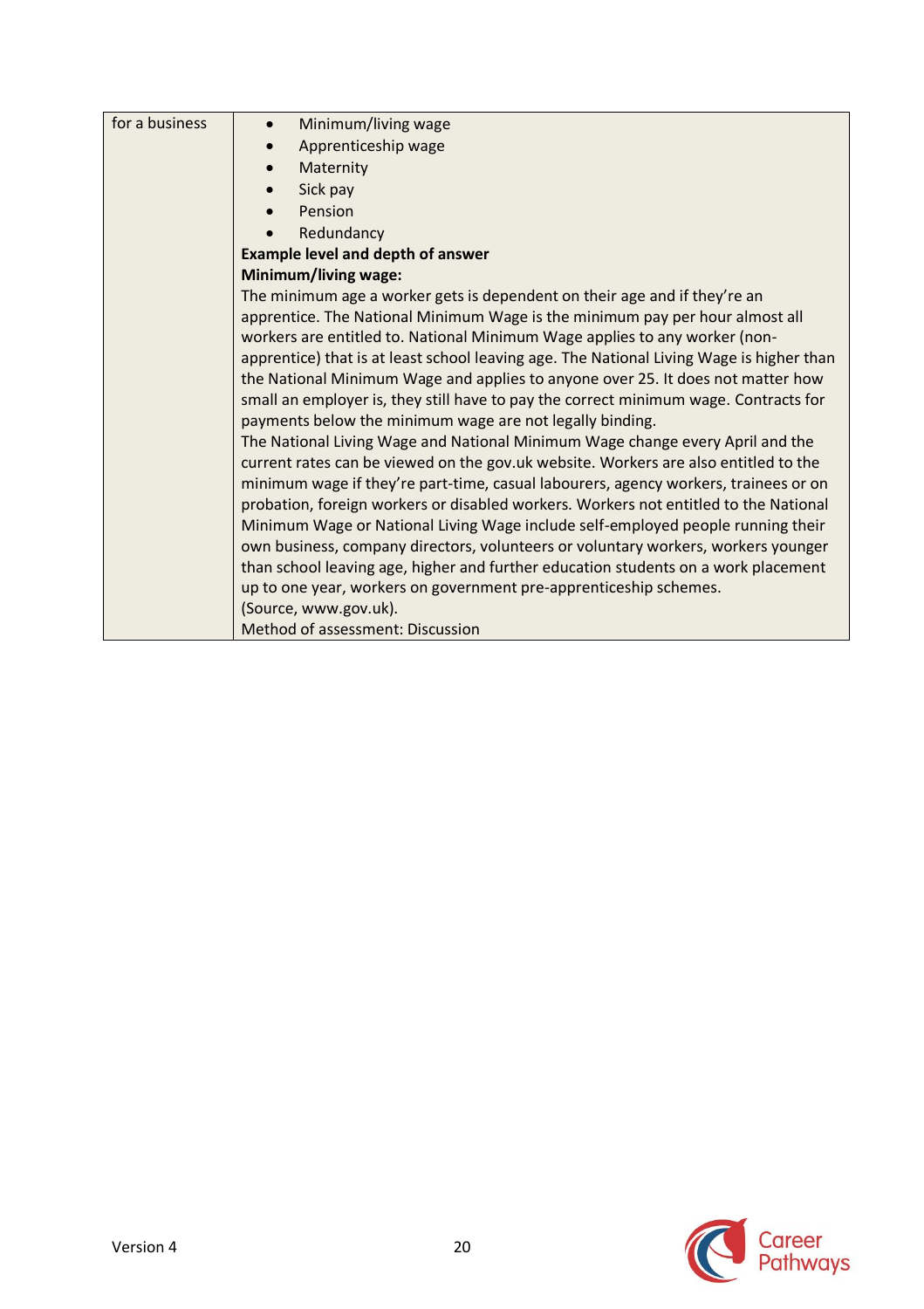## **LO7. Understand record keeping requirements for an equestrian business** (Trainer Endorsement) **GLH 2; Self-guided study 2**

- *This learning outcome is assessed by the trainer. The learner's skills record should be signed off when the trainer is confident that the learner has met the demand of all the assessment criteria*
- *Ensure the 'Trainer Endorsement' form in the learner's skills record is completed before the assessment day; this records that an assessment with the trainer has taken place*
- *The learner will be assessed in detail on one or more assessment criteria through a 'viva' process with the assessor on the day to clarify competence.*

| Assessment      | Guidance on level and depth of subject content                                        |
|-----------------|---------------------------------------------------------------------------------------|
| criteria        |                                                                                       |
| 7.1 Explain     | Candidates will be able to explain different records kept by an equestrian business   |
| records kept    | and how they are used:                                                                |
|                 | Horse health records                                                                  |
|                 | Client records                                                                        |
|                 | Riding records/progress/review                                                        |
|                 | <b>Example level and depth of answer</b>                                              |
|                 | <b>Horse Health Records:</b>                                                          |
|                 | Horse health records would include information regarding farrier, veterinary          |
|                 | appointments, routine vaccinations, equine dental technician, saddle fitter,          |
|                 | back/physio, any other professional as required or referred by vet.                   |
|                 |                                                                                       |
|                 | The records should state date of appointment, what occurred (routine treatment or     |
|                 | other, for example), advice given, length of time before next appointment.            |
|                 |                                                                                       |
|                 | The health records will be used to monitor routine health visits and identify any     |
|                 | patterns or reoccurrences of issues that could then perhaps be managed differently in |
|                 | the future. Staff should be trained on the maintenance of the records, so all         |
|                 | information is consistently recorded and stored for ease of use.                      |
| 7.2 Explain how | The learner should be able to identify information that is required to be stored and  |
| business        | explain the requirements for this.                                                    |
| information is  | Information may include:                                                              |
| stored          | Health and Safety (risk assessments, accident reporting, first aiders)                |
|                 | Employee records (contracts, bank details, emergency details, appraisals)             |
|                 | <b>Financial records</b>                                                              |
|                 | Client records                                                                        |
|                 | Conflict of interest paperwork                                                        |
|                 |                                                                                       |
|                 | Storage requirements may include:                                                     |
|                 | Filing requirements<br>$\bullet$                                                      |
|                 | Hard copy v electronic                                                                |
|                 | Confidentiality<br>$\bullet$                                                          |
|                 | Data protection<br>$\bullet$                                                          |
|                 |                                                                                       |
|                 | The learner should have an understanding of how long different types of information   |
|                 | is required to be stored for, and how the information should be stored.               |
|                 |                                                                                       |

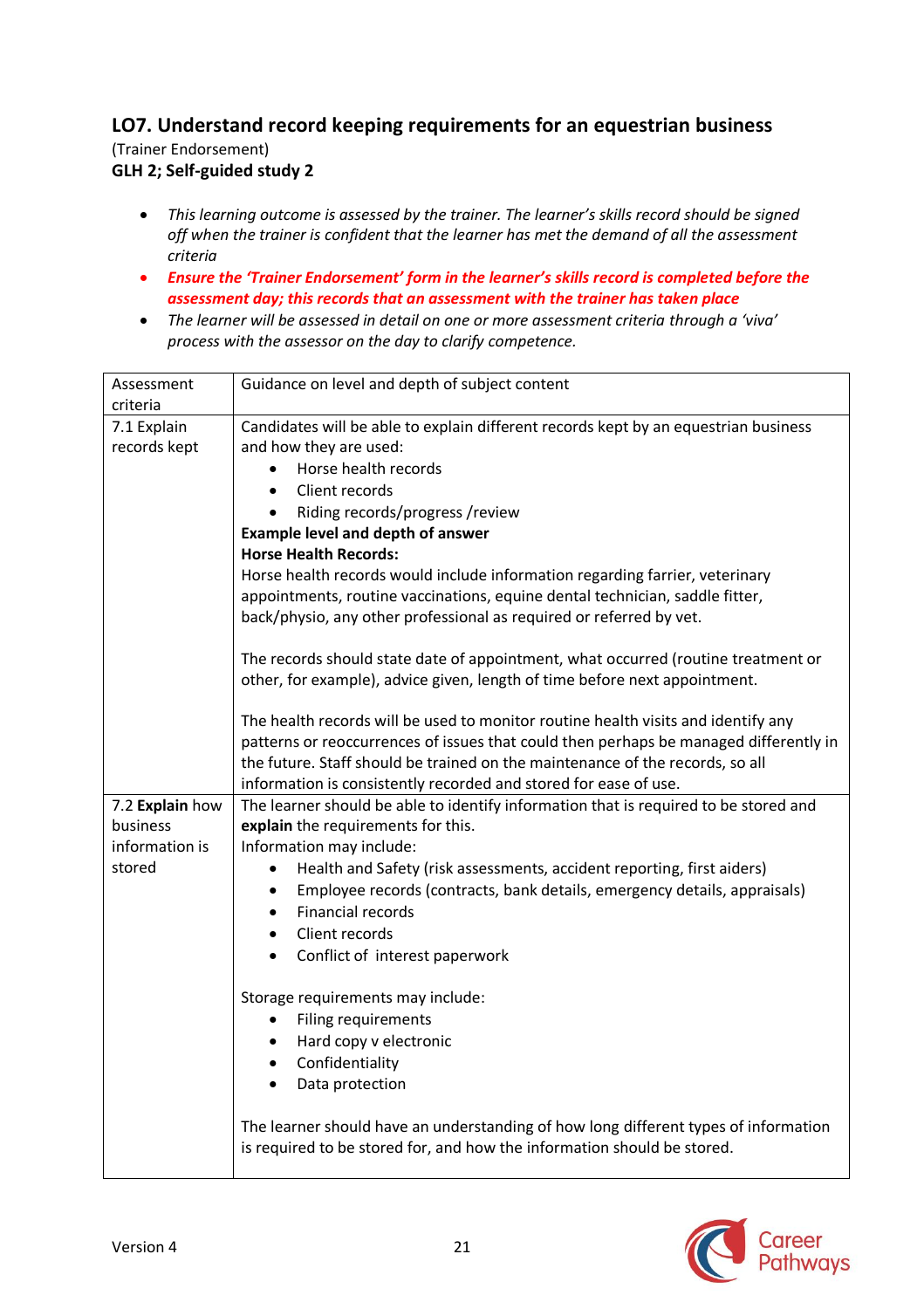| <b>Example level and depth of answer</b>                                               |
|----------------------------------------------------------------------------------------|
| Data protection:                                                                       |
| The General Data Protection Regulation (GDPR) was introduced to strengthen and         |
| standardise data protection policies for residents of EU member nations. 'Data' refers |
| to any personal information stored. GDPR applies to all organisations. The processing  |
| and storage of data should comply with GDPR requirements. Consent should be            |
| received from the data subject (the person) with regards to storing their data and     |
| they should be informed how the data will be stored and for how long. The business     |
| will also need a process for dealing with any GDPR breeches.                           |
|                                                                                        |

## **LO8. Understand different marketing opportunities**

(Ready for Assessment)

**GLH 2; Self-guided study 3**

- *This learning outcome is assessed on the assessment day*
- *The learner will be ready to take the assessment when they can demonstrate to the trainer all the skills and knowledge as outlined in the assessment criteria listed below*
- *Ensure the 'Ready for Assessment' form in the learner's skills record is completed before the assessment day; this records the learner is of sufficient level to sit the assessment. This does not mean they will necessarily be successful in passing the assessment on the day.*

| Assessment                                     | Guidance on level and depth of subject content                                                                                                                                                                                                                                                                                                                                                                                                                                                                                                                                                                                                                                                                 |
|------------------------------------------------|----------------------------------------------------------------------------------------------------------------------------------------------------------------------------------------------------------------------------------------------------------------------------------------------------------------------------------------------------------------------------------------------------------------------------------------------------------------------------------------------------------------------------------------------------------------------------------------------------------------------------------------------------------------------------------------------------------------|
| criteria                                       |                                                                                                                                                                                                                                                                                                                                                                                                                                                                                                                                                                                                                                                                                                                |
| 8.1 Explain<br>different types<br>of marketing | The learner should be able to explain different types of marketing and decide which<br>is most relevant to a particular business. Types of marketing to include:<br>Using market research<br>Advertising (digital, press)<br><b>Electronic communication</b><br>Social media<br>Open days<br>$\bullet$                                                                                                                                                                                                                                                                                                                                                                                                         |
|                                                | <b>Example level and depth of answer</b><br><b>Market research:</b>                                                                                                                                                                                                                                                                                                                                                                                                                                                                                                                                                                                                                                            |
|                                                | Market research helps to develop your business and to reduce future risks<br>You may want to identify current and future needs of your clients, the price<br>they will pay for lessons or services, or to investigate the potential success of<br>a promotional campaign<br>Primary research involves finding out new, first-hand information directly<br>$\bullet$<br>from your clients or potential clients. Methods of primary research include:<br>Questionnaires, focus groups and observation<br>Secondary research involves gathering existing information from other<br>sources and could include reading reports, trade magazines and other<br>business websites<br>Method of assessment: Discussion. |
| 8.2 Justify                                    | The learner will be able to justify which type of campaign will work for different                                                                                                                                                                                                                                                                                                                                                                                                                                                                                                                                                                                                                             |
| different                                      | business models, to include:                                                                                                                                                                                                                                                                                                                                                                                                                                                                                                                                                                                                                                                                                   |
| marketing                                      | Choices of marketing types<br>$\bullet$                                                                                                                                                                                                                                                                                                                                                                                                                                                                                                                                                                                                                                                                        |
| campaigns                                      | How to record success                                                                                                                                                                                                                                                                                                                                                                                                                                                                                                                                                                                                                                                                                          |

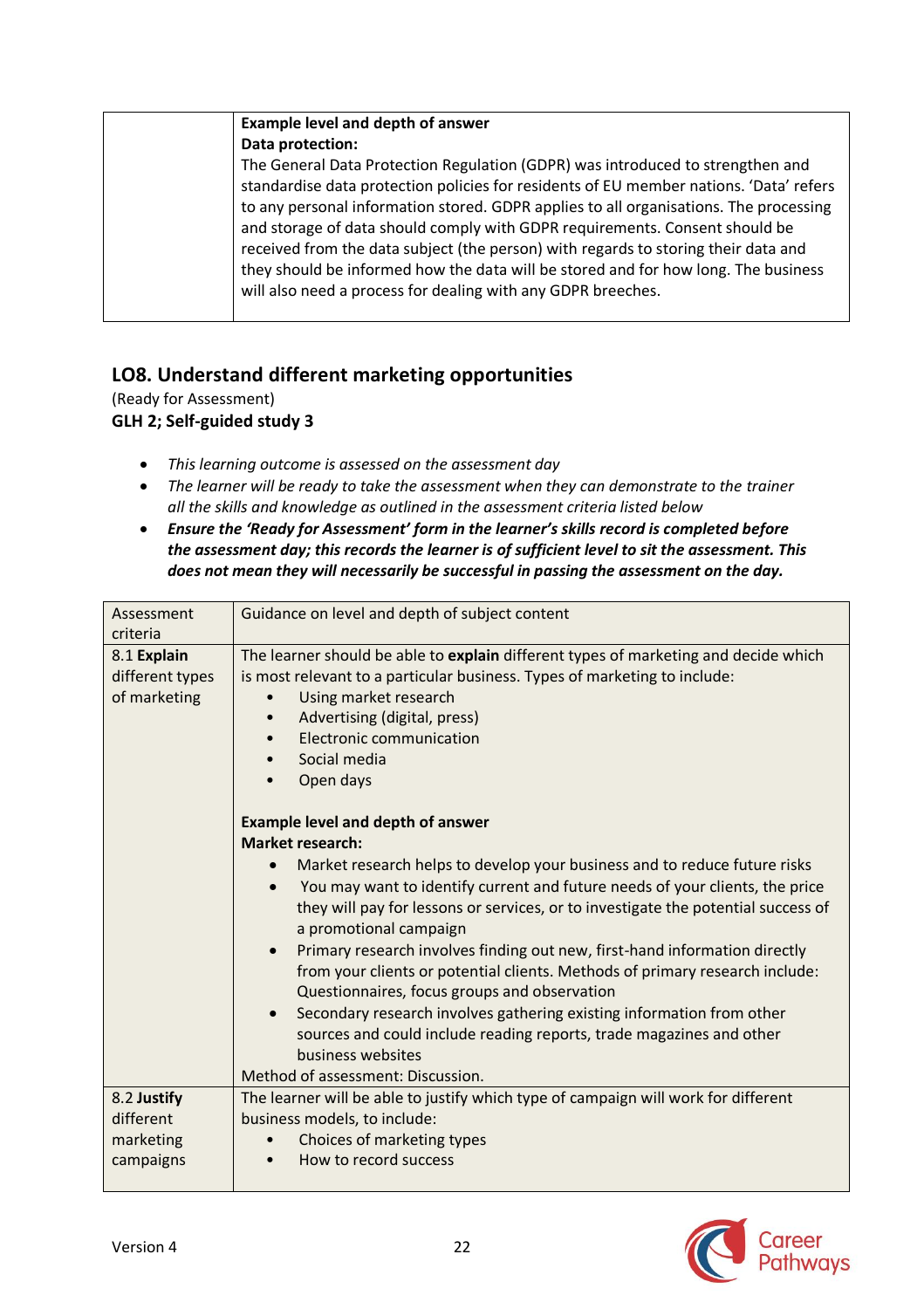| The learner will be given a scenario describing an equestrian business and how the |
|------------------------------------------------------------------------------------|
| business is performing. The learner should be able to plan a brief marketing       |
| campaign using at least two types of marketing and explain how they would be       |
| implemented. The learner should be able to provide reasons for the marketing types |
| preferred and why other types of marketing may not be suitable for the business.   |
| Method of assessment: Discussion.                                                  |

## **LO9. Understand how to manage a yard**

(Trainer Endorsement) **GLH 5; Self-guided study 2**

- *This learning outcome is assessed by the trainer. The learner's skills record should be signed off when the trainer is confident that the learner has met the demand of all the assessment criteria*
- *Ensure the 'Trainer Endorsement' form in the learner's skills record is completed before the assessment day; this records that an assessment with the trainer has taken place*
- *The learner will be assessed in detail on one or more assessment criteria through a 'viva' process with the assessor on the day to clarify competence.*

| Assessment<br>criteria                                                                           | Guidance on level and depth of subject content                                                                                                                                                                                                                                                                                                                                                                                                                                                                                                                                                                                                                                                                                                                                                                                                                                                                                                                                                                                                                                                                                                                                                                                                                                                   |
|--------------------------------------------------------------------------------------------------|--------------------------------------------------------------------------------------------------------------------------------------------------------------------------------------------------------------------------------------------------------------------------------------------------------------------------------------------------------------------------------------------------------------------------------------------------------------------------------------------------------------------------------------------------------------------------------------------------------------------------------------------------------------------------------------------------------------------------------------------------------------------------------------------------------------------------------------------------------------------------------------------------------------------------------------------------------------------------------------------------------------------------------------------------------------------------------------------------------------------------------------------------------------------------------------------------------------------------------------------------------------------------------------------------|
| 9.1 Compare<br>the benefits<br>of different<br>types of<br>approval<br>schemes for<br>businesses | The learner will understand the different schemes available for equestrian<br>businesses and compare the benefits of each. Types of approval schemes to include<br>reference to quality assurance systems provided by scheme. To include:<br><b>BHS</b><br><b>ABRS</b><br>Pony Club<br><b>RDA</b><br>Other<br><b>Example level and depth of answer</b><br><b>BHS</b>                                                                                                                                                                                                                                                                                                                                                                                                                                                                                                                                                                                                                                                                                                                                                                                                                                                                                                                             |
|                                                                                                  | BHS supports centres by helping them to provide the highest standards and<br>$\bullet$<br>conform to the latest health and safety requirements<br>BHS centres can advertise on the BHS website<br>$\bullet$<br>The BHS can provide advice and support on numerous topics and issues<br>٠<br>Approved Centres also have access to designated business support lines<br>$\bullet$<br>Discounts available with companies such as Blue Chip and Mirrors for Training<br>$\bullet$<br>Insurance discounts through South Essex Insurance Brokers<br>$\bullet$<br>Access to join staff to the Accredited Professional Centre scheme as coaches,<br>$\bullet$<br>ride leaders or grooms. These professionals with then have access to<br>discounts on assessments and other events and training such as first aid<br>BHS Approved Centres can deliver qualifications such as the Challenge Awards<br>$\bullet$<br>and the Riding School Assistant Helper<br>BHS Approval plaque to display at your centre<br>٠<br>Free BHS Gold membership for the proprietor<br>$\bullet$<br>Access to an online network of supporting documents including lesson plans<br>$\bullet$<br>and templates for business documents<br>Newsletters to keep you updated with changes that may affect your business<br>$\bullet$ |

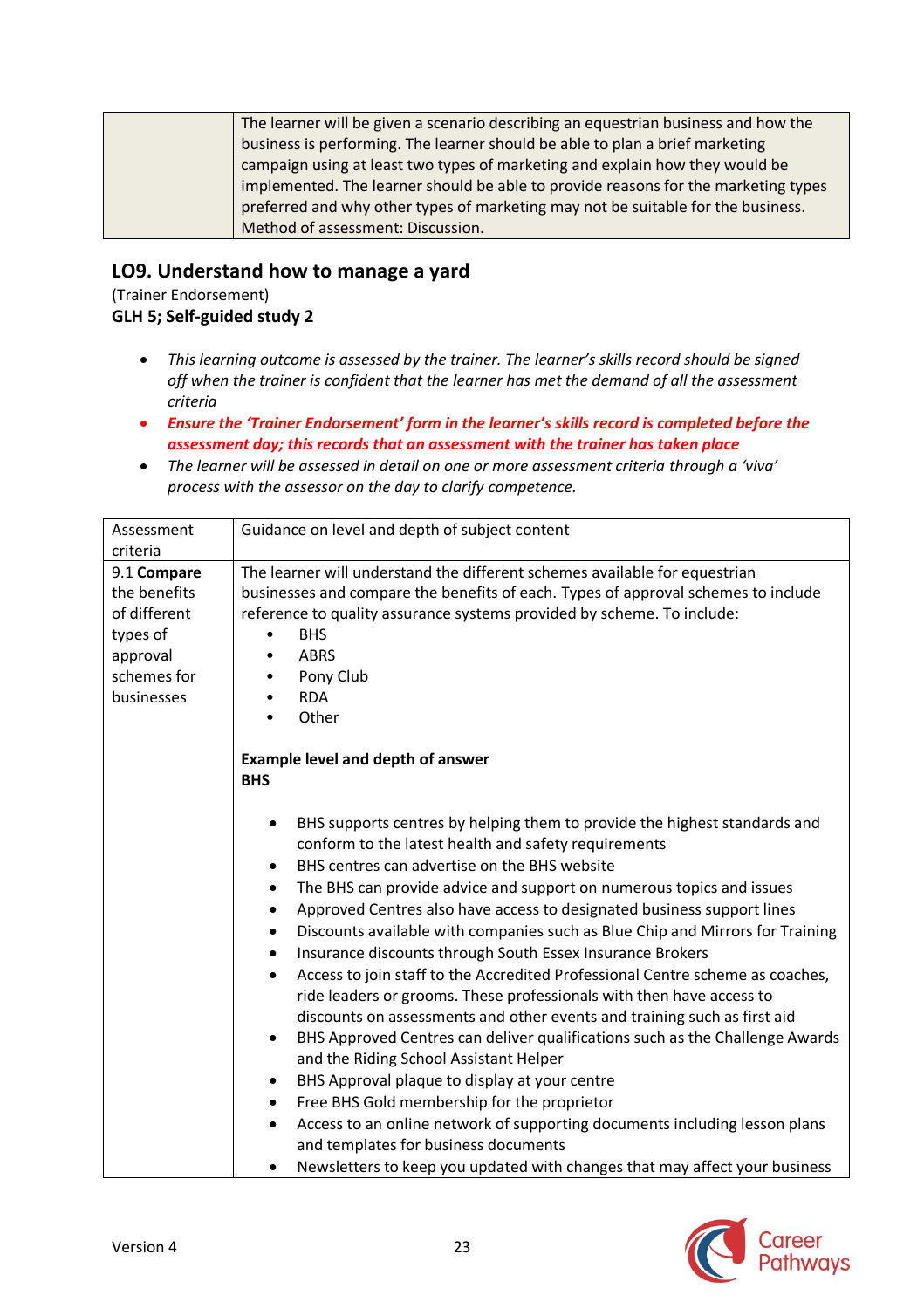| 9.2 Explain<br>working<br>relationships<br>with a range of<br>associated<br>professionals | Candidates will be able to explain the value of working relations with a range of<br>professionals, including:<br>Farrier<br>Vet<br>$\bullet$<br>Feed/forage merchant<br>Equine dental technician<br>$\bullet$<br>Physiotherapist<br>$\bullet$<br>Saddle fitter                                                                                                                                                                                                                                                                                                                                                                                                                                                                                                                                                                                                                                                                                                                                                                                                                                                                                                                                                                                                                                                                            |
|-------------------------------------------------------------------------------------------|--------------------------------------------------------------------------------------------------------------------------------------------------------------------------------------------------------------------------------------------------------------------------------------------------------------------------------------------------------------------------------------------------------------------------------------------------------------------------------------------------------------------------------------------------------------------------------------------------------------------------------------------------------------------------------------------------------------------------------------------------------------------------------------------------------------------------------------------------------------------------------------------------------------------------------------------------------------------------------------------------------------------------------------------------------------------------------------------------------------------------------------------------------------------------------------------------------------------------------------------------------------------------------------------------------------------------------------------|
|                                                                                           | <b>Example level and depth of answer</b><br><b>Farrier:</b><br>A good working relationship with a qualified and registered farrier is essential, as the<br>saying goes no foot, no horse. As the horses will be pivotal to the success of a yard, it<br>is vital that essential healthcare, such as foot health, is managed correctly. A good<br>working relationship with a farrier can be established by horses being ready on time,<br>payments being made promptly and such care like dry, clean and picked out feet<br>ready for the farrier to begin. If the farrier is there for a long time refreshements such<br>as tea and coffee will be received well. Looking at your facilities will be helpful too<br>such as ensuring a sheltered and covered area for the farrier to work and a level<br>surface for the farrier to work on. Your farrier will be vital in the rehab of lameness or<br>conditions that affect foot health (such as laminitis) so keeping them up to date with<br>relevant vets appointments will also encourage a good working relationship. Routine<br>appointments should try to be booked in advance to help the farrier plan their<br>schedule and maintain good relations, this way, they may be more compliant to fit in<br>emergency appointments when needed.                                     |
| 9.3 Explain<br>how to<br>maintain<br>facilities.                                          | The learner will be able to consider the facilities on the yard that need regular<br>maintenance and explain a plan for this. Facilities may include:<br>Yards<br>$\bullet$<br><b>Stables</b><br>Arenas<br>٠<br>Store and ancillary building<br>$\bullet$<br>Fencing<br>Maintaining surface for dressage/ jumping and riding school use<br>Importance of maintaining level surface<br>Controlling dust<br>Removing droppings<br>Cross-country course<br><b>Example level and depth of answer</b><br>Arenas (non grass):<br>Maintenance should be done on a regular basis and recorded in a maintenance<br>book or file. This can contain information such as the amount and type of<br>fertiliser used on the fields, when to apply certain weed-killer and in what<br>quantity. Also, when vehicle MOTs and plating need to be renewed and when<br>servicing is due. If a certain amount of time is allocated to maintenance on a<br>daily or even weekly basis much money can be saved and the yard will be safer<br>and smarter. Depending on the type and size of the yard, it might make<br>economic sense to employ a maintenance person on a part-time basis.<br>Arenas- all surfaces will require daily levelling, and some very busy arenas may<br>need to be harrowed twice a day. This is usually done with a tractor pulling a |

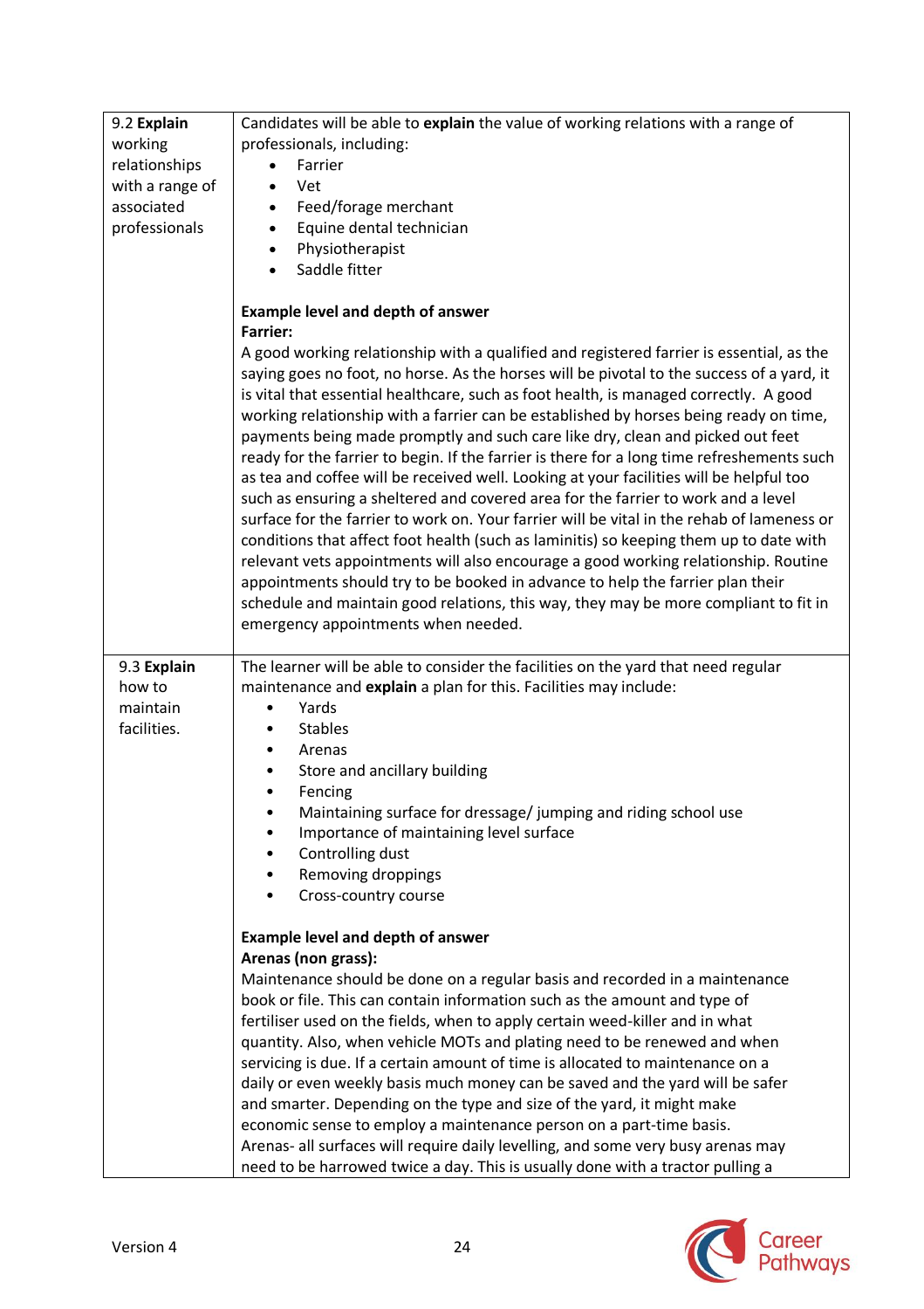|                                                                               | harrow and leveller. Most types of surface will have a machine designed<br>specifically for their maintenance. Particular attention should be paid to the<br>outside track, the lungeing area and any part where jumping takes place. The<br>surface in some arenas may move, especially if they have built on a slope, in<br>which case you may end up with more surface at one end of the arena than the<br>other. If this happens, professional assistance from the arena supplier may be<br>needed.                                                                                                                                                                                                                                                                                                                                                                                                                                                                                                                                                                                                                           |
|-------------------------------------------------------------------------------|-----------------------------------------------------------------------------------------------------------------------------------------------------------------------------------------------------------------------------------------------------------------------------------------------------------------------------------------------------------------------------------------------------------------------------------------------------------------------------------------------------------------------------------------------------------------------------------------------------------------------------------------------------------------------------------------------------------------------------------------------------------------------------------------------------------------------------------------------------------------------------------------------------------------------------------------------------------------------------------------------------------------------------------------------------------------------------------------------------------------------------------|
| 9.4 Explain a<br>range of safety<br>and security<br>procedures on<br>the yard | The learner will be able to consider a range of safety methods and explain their use,<br>to include:<br>Alarms<br><b>CCTV</b><br>Sensor lights<br>Security patrol<br><b>Effective access security</b><br><b>Example level and depth of answer</b><br>Alarms:<br>Having someone living onsite is the best security measure; if accommodation is<br>situated beside the yard entrance it is easier to keep an eye on comings and goings.<br>Burglar alarms can be useful as they would be a deterrent if sounded, as long as the<br>yard is within earshot of someone who will take notice, as many yard managers do<br>not live on site. If not on site, consider alarms that trigger police or security being<br>informed, they usually then would contact the proprietor. This would come with a<br>service charge. The local police crime prevention officer can offer advice, ensuring<br>that the most appropriate preventive measures are adopted. Alarms would generally<br>not work as the only security measure, as fields, yard area and other buildings may<br>not be covered by the alarm depending on layout of yard. |

## **LO10.Understand how to manage grassland**

(Ready for Assessment) **GLH 3; Self-guided study 2**

- *This learning outcome is assessed on the assessment day*
- *The learner will be ready to take the assessment when they can demonstrate to the trainer all the skills and knowledge as outlined in the assessment criteria listed below*
- *Ensure the 'Ready for Assessment' form in the learner's skills record is completed before the assessment day; this records the learner is of sufficient level to sit the assessment. This does not mean they will necessarily be successful in passing the assessment on the day.*

| Assessment   | Guidance on level and depth of subject content                                       |
|--------------|--------------------------------------------------------------------------------------|
| criteria     |                                                                                      |
| 10.1 Analyse | The learner will be able to analyse several relevant factors relating to grazing and |
| annual       | other grassland and produce a recommended plan for ongoing maintenance, to           |
| grassland    | include:                                                                             |
| maintenance  | Topping<br>$\bullet$                                                                 |
| programmes   | Harrowing<br>$\bullet$                                                               |
|              | Rolling<br>$\bullet$                                                                 |
|              | Fertilizing<br>$\bullet$                                                             |